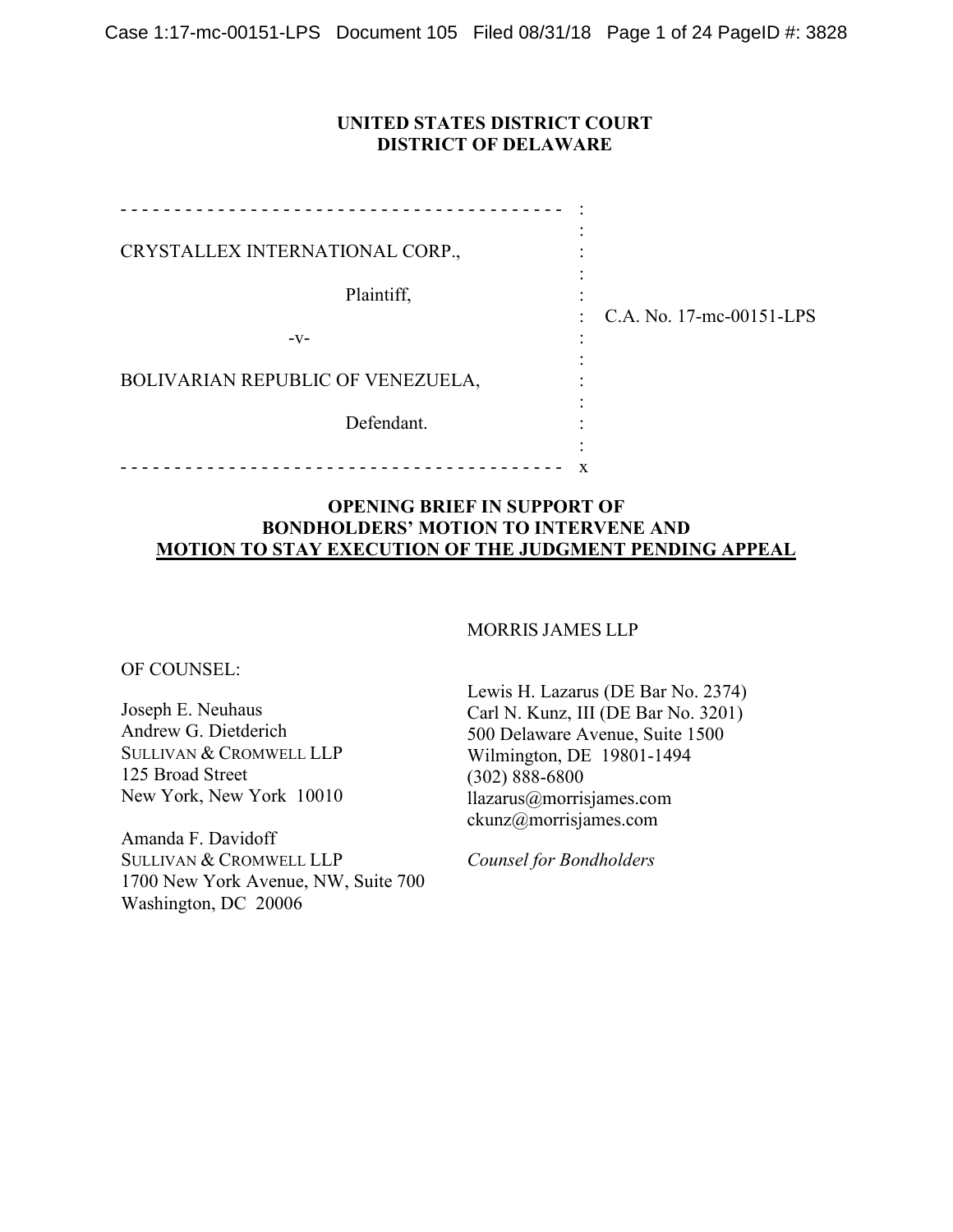# **TABLE OF CONTENTS**

| I.  |           | THE COURT SHOULD GRANT THE BONDHOLDERS' MOTION TO |                                                                                                                              |  |  |  |  |
|-----|-----------|---------------------------------------------------|------------------------------------------------------------------------------------------------------------------------------|--|--|--|--|
|     | A.        |                                                   | The Bondholders Are Entitled to Intervene as a Matter of Right4                                                              |  |  |  |  |
|     |           | 1.                                                | The Bondholders Have Moved To Intervene Promptly and Within                                                                  |  |  |  |  |
|     |           | 2.                                                | The Outcome of This Action Will Directly Affect the                                                                          |  |  |  |  |
|     |           | 3.                                                | The Bondholders' Interests Are Not Adequately Represented7                                                                   |  |  |  |  |
|     | <b>B.</b> |                                                   |                                                                                                                              |  |  |  |  |
| II. |           |                                                   | THE COURT SHOULD STAY EXECUTION ON THE PDVH SHARES UNTIL                                                                     |  |  |  |  |
|     | A.        |                                                   | A Stay of Execution Poses Little Risk to Crystallex, which Can Quickly                                                       |  |  |  |  |
|     | <b>B.</b> |                                                   | In Contrast, Executing on the August 23, 2018 Order May Irreversibly                                                         |  |  |  |  |
|     |           | 1.                                                | Exposing PDVSA's Assets to Creditors of Venezuela Harms<br>Those Who Dealt with PDVSA in Reliance on Its Separate Status. 11 |  |  |  |  |
|     |           | 2.                                                | A Sale of PDVH's Shares Will Trigger a Change of Control,<br>Potentially Necessitating Waste of Citgo Holding's Corporate    |  |  |  |  |
|     | C.        |                                                   |                                                                                                                              |  |  |  |  |
|     |           |                                                   |                                                                                                                              |  |  |  |  |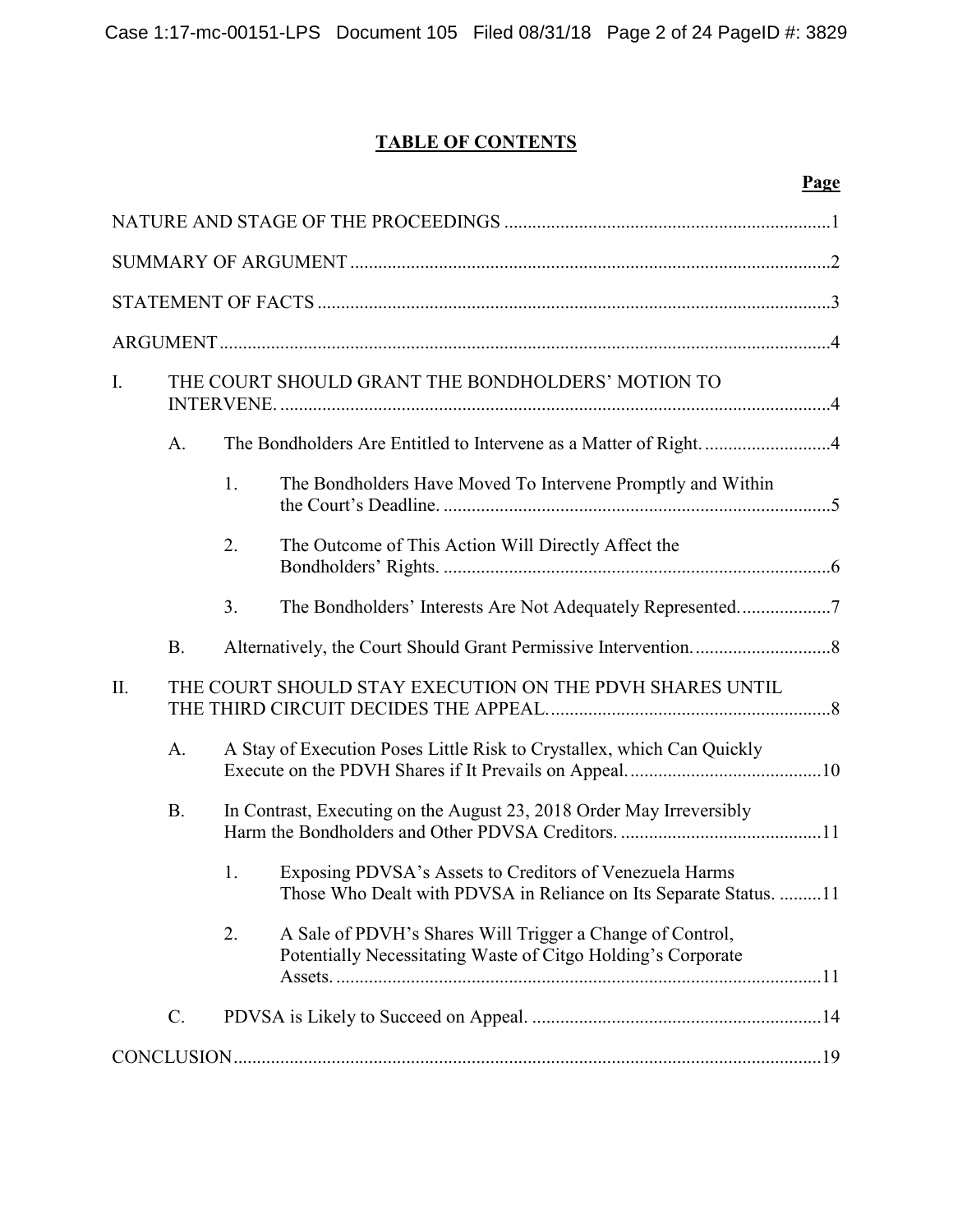# **TABLE OF AUTHORITIES**

## **Page(s)**

## **Cases**

| Acevedo-García v. Vera-Monroig,                     |
|-----------------------------------------------------|
| Arban v. W. Pub. Corp.,                             |
| Arch Trading Corp. v. Rep. of Ecuador,              |
| Bank of Nova Scotia v. Pemberton,                   |
| Bell Atl.-Del., Inc. v. Glob. NAPS S., Inc.,        |
| Blair v. Infineon Techs. AG,                        |
| Bollore, S.A. v. Imp. Warehouse, Inc.,              |
| In re Broadstripe, LLC,                             |
| C. Albert Sauter Co. v. Richard S. Sauter Co.,      |
| De Letelier v. Rep. of Chile,                       |
| Dev. Fin. Corp. v. Alpha Hous. & Health Care, Inc., |
| Dillon v. City of Chicago,                          |
| Doe v. Holy See,                                    |
| Donaldson v. U.S.,                                  |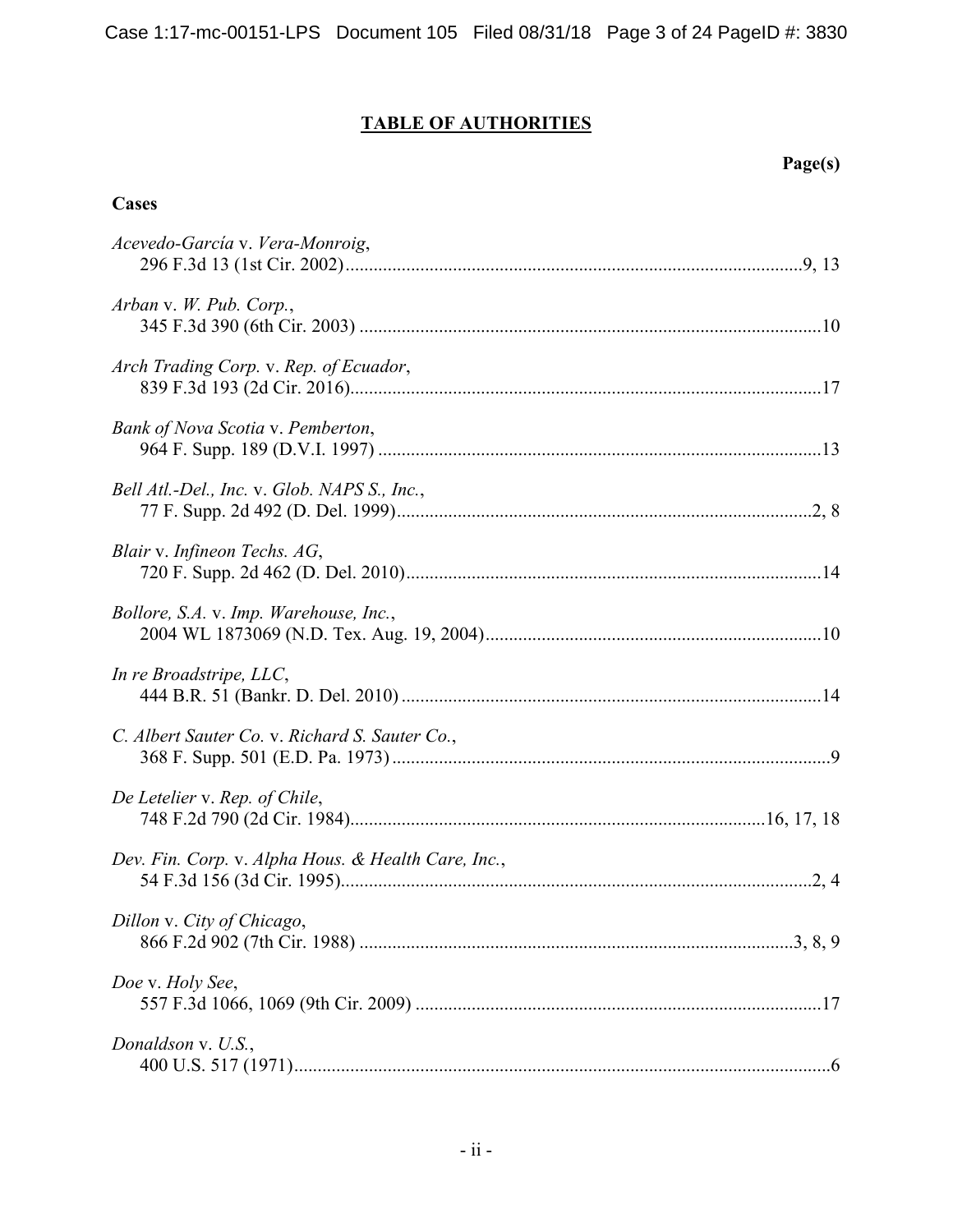| Edwards v. City of Houston,                                            |
|------------------------------------------------------------------------|
| EM Ltd. v. Banco Cent. de la República Argentina,                      |
| Fed. Prescription Serv., Inc. v. Am. Pharm. Ass'n,                     |
| First Nat'l City Bank v. Banco Para El Comercio Exterior de Cuba,      |
| Harper v. Del. Valley Broadcasters, Inc.,                              |
| Hercaire Int'l, Inc. v. Argentina,                                     |
| Kleissler v. U.S. Forest Serv.,                                        |
| In re Larkham,                                                         |
| McKesson Corp. v. Islamic Rep. of Iran,                                |
| Merck Sharp & Dohme Corp. v. Teva Pharm. USA, Inc.,                    |
| Minpeco, S.A. v. Hunt,                                                 |
| Mountain Top Condo. Ass'n v. Dave Stabbert Master Builder, Inc.,       |
| In re Nassau Cty. Strip Search Cases,                                  |
| Poplar Grove Planting and Ref. Co., Inc. v. Bache Hasley Stuart, Inc., |
| In re Revel AC, Inc.                                                   |
| Brody ex rel. Sugzdinis v. Spang,                                      |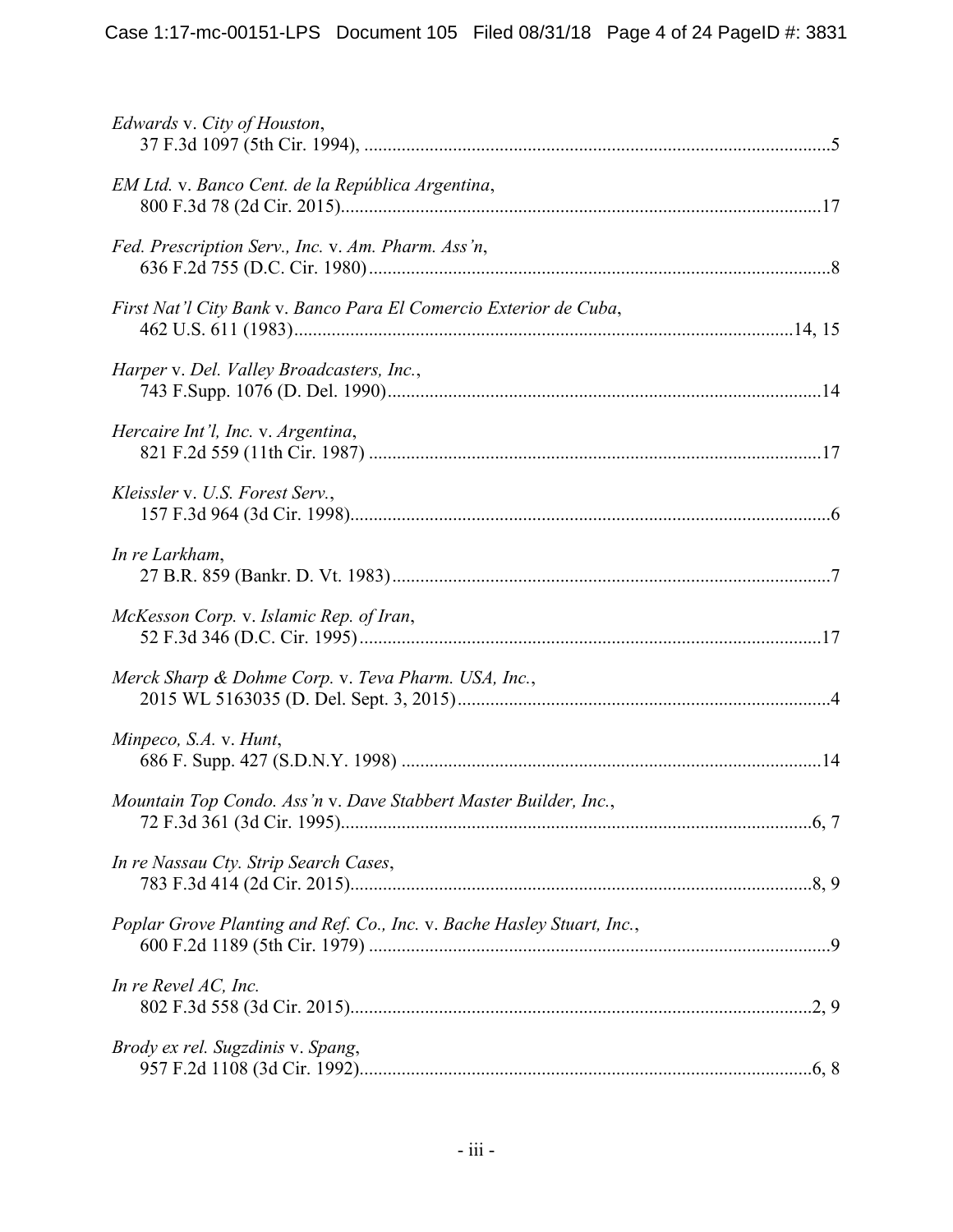| Trbovich v. United Mine Workers,                                            |
|-----------------------------------------------------------------------------|
| Trevino v. Merscorp, Inc.,                                                  |
| Wallach v. Eaton Corp.,                                                     |
| Walter Fuller Aircraft Sales, Inc. v. Rep. of Philippines,                  |
| <b>Statutes and Rules</b>                                                   |
|                                                                             |
|                                                                             |
|                                                                             |
|                                                                             |
|                                                                             |
| <b>Other Authorities</b>                                                    |
| CITGO Refinancing Raises Credit Ratings and Positions Company for Further   |
| Jim Tankersley and Neil Irwin, Fed Raises Interest Rates and Signals 2 More |
| Rating Action: Moody's Assigns Caal Rating to Citgo Holding, Inc. and Its   |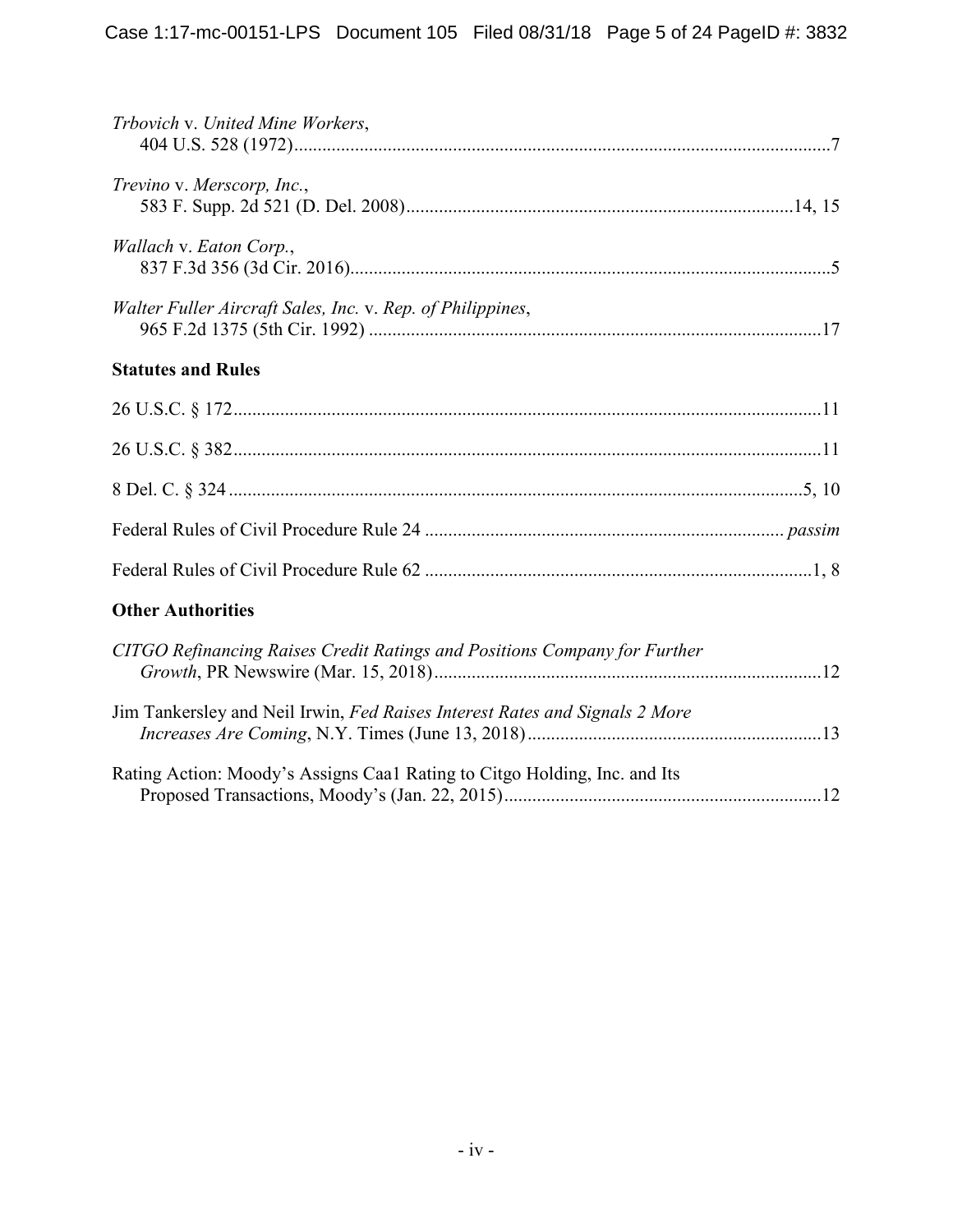## **OPENING BRIEF IN SUPPORT OF BONDHOLDERS' MOTION TO INTERVENE AND MOTION TO STAY EXECUTION OF THE JUDGMENT PENDING APPEAL**

Certain holders of bonds issued by Petróleos de Venezuela, S.A. ("PDVSA") (the "Bondholders") respectfully move to intervene in the above-captioned action pursuant to Rule 24 of the Federal Rules of Civil Procedure and this Court's August 23, 2018 order (D.I. 95). The Bondholders also seek a stay of execution of the judgment without bond, pursuant to Rule 62(d) of the Federal Rules of Civil Procedure, to the extent of staying any sale of the attached shares, pending appeal. The Bondholders have a unique interest that may be irreversibly harmed upon sale of the subject shares. In contrast, the present writ of attachment fully secures plaintiff's existing rights, and the Bondholders do not oppose any writ that would place the shares in the hands of the U.S. Marshals as long as no sale proceeds.

#### **NATURE AND STAGE OF THE PROCEEDINGS**

On June 19, 2017, Crystallex International Corp. ("Crystallex") registered with this Court a \$1.2 billion judgment against the Bolivarian Republic of Venezuela ("Venezuela"). (D.I. 1.) Crystallex then moved for an order authorizing a writ of attachment *fieri facias* against the shares of PDV Holding Inc. ("PDVH"), a wholly owned subsidiary of PDVSA, Venezuela's state-owned oil company, based on an alter ego theory. (D.I. 2.) After Venezuela failed to appear, PDVSA intervened (D.I. 14, 17), and on November 3, 2017, moved to dismiss Crystallex's motion for writ of attachment under the Foreign Sovereign Immunities Act ("FSIA"). (D.I. 25, 26.) On August 9, 2018, the Court denied PDVSA's motion, finding, among other things, that PDVSA is an alter ego of Venezuela, thus making PDVSA's shares in PDVH available to satisfy Venezuela's debt. (D.I. 78, 79, 83.) PDVSA appealed the decision on August 15, 2018. (D.I. 80.)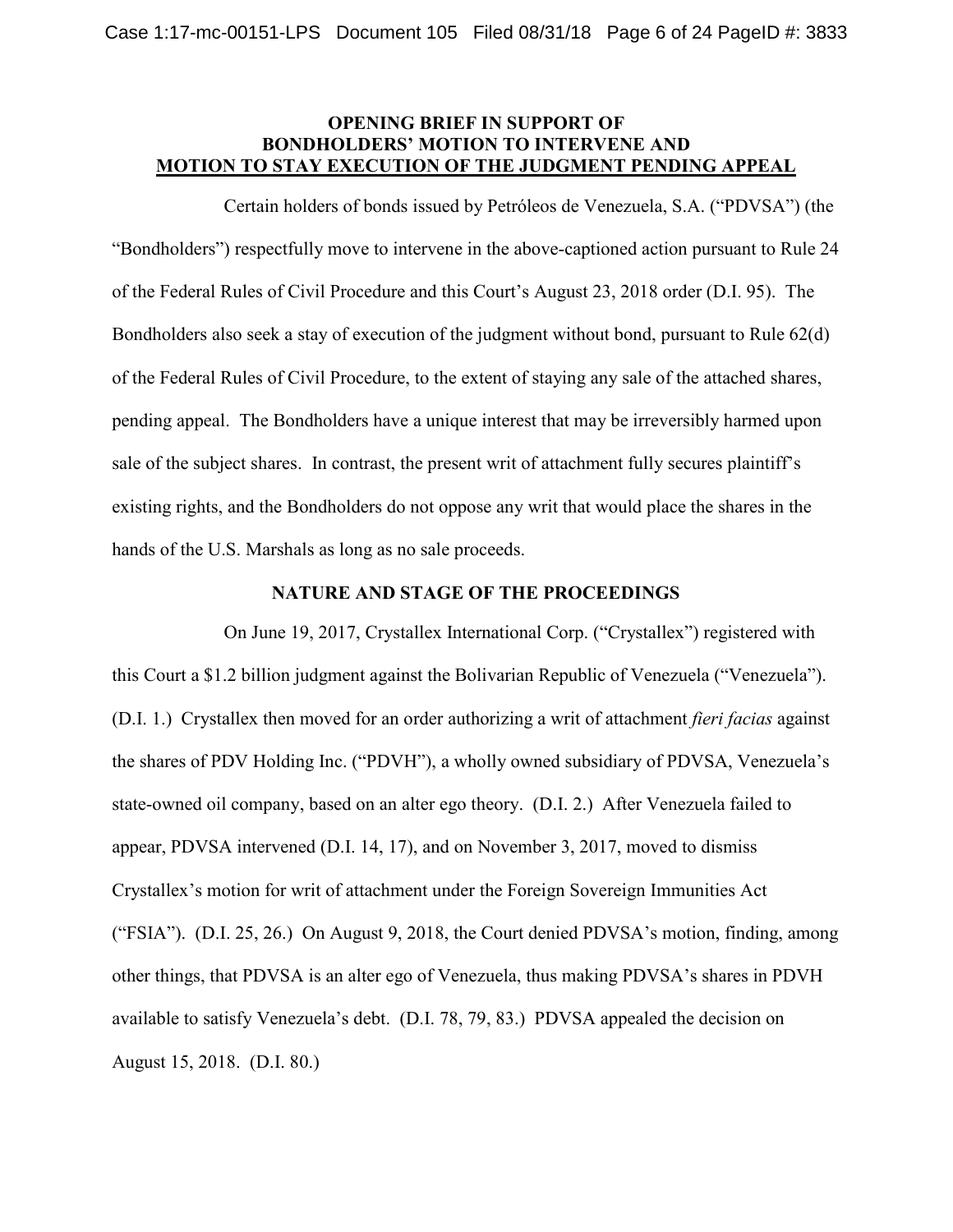The next day, in a joint status letter from the parties, PDVSA asked the Court to stay execution on the judgment pending a decision from the Third Circuit. (D.I. 86.) PDVSA argued that its appeal of the Court's FSIA ruling divests the Court of enforcement authority. (D.I. 86.) The Court disagreed and thus, on August 23, 2018, authorized issuance and service of a writ of attachment for the PDVH shares, but stayed execution to allow third parties to intervene and present argument. (D.I. 95.) In this motion, the Bondholders seek to intervene and move for a stay pending appeal.

#### **SUMMARY OF ARGUMENT**

1. The Court should grant the Bondholders' motion to intervene as of right pursuant to Rule 24(a)(2) of the Federal Rules of Civil Procedure. The application satisfies all the requirements of Rule  $24(a)(2)$  intervention because it is timely, and because the Bondholders' interest in PDVH shares may be affected by the Court's ruling and that interest is not adequately represented by any party to the litigation. *Dev. Fin. Corp.* v. *Alpha Hous. & Health Care, Inc.*, 54 F.3d 156, 161–62 (3d Cir. 1995). In the alternative, the Bondholders are entitled to permissive intervention under Rule 24(b)(1) of the Federal Rules of Civil Procedure because their claims overlap with those presented in this action and intervention would cause no undue delay or prejudice. *Bell Atl.-Del., Inc.* v. *Glob. NAPS S., Inc.*, 77 F. Supp. 2d 492, 502 (D. Del. 1999).

2. The Court should also exercise its discretion to stay execution on its August 23, 2018 judgment without bond until the Third Circuit decides PDVSA's appeal. Because the shares of PDVH have already been attached, they can be promptly utilized to satisfy the judgment if Crystallex prevails on appeal. In contrast, execution at this time will irreversibly harm the Bondholders and other PDVSA creditors. In these circumstances, a stay without bond is the appropriate course. *In re Revel AC, Inc.*, 802 F.3d 558, 565 (3d Cir. 2015); *Dillon* v. *City* 

-2-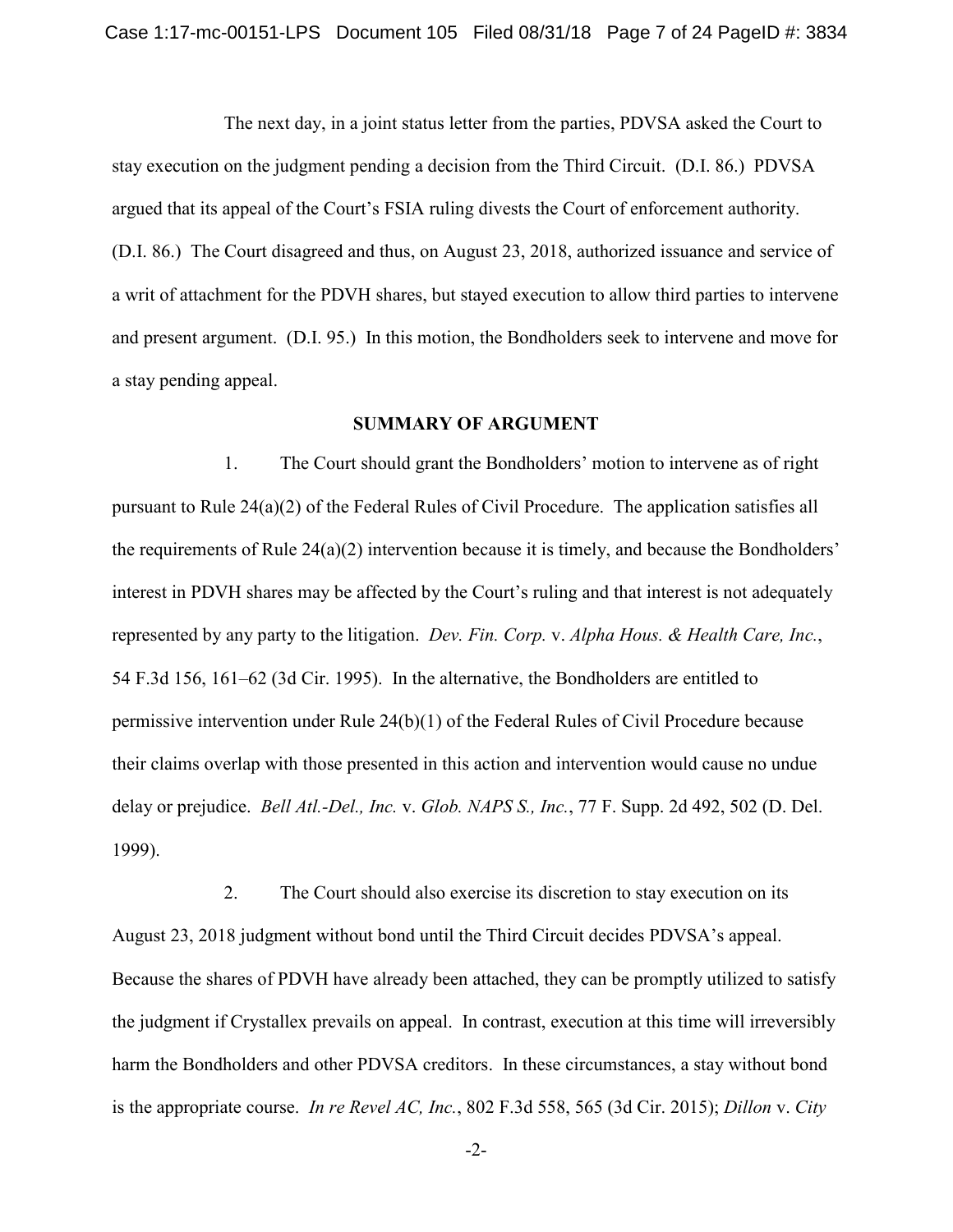*of Chicago*, 866 F.2d 902, 904 (7th Cir. 1988). That approach is especially warranted here given PDVSA's likelihood of success on appeal.

### **STATEMENT OF FACTS**

The Bondholders, BlackRock Financial Management, Inc. and its affiliates, on behalf of certain client funds and accounts under management, and Contrarian Capital Management, L.L.C. (a New York-based investment advising firm), also on behalf of client funds and accounts that it manages, are members of a working group that includes U.S. and UK based investment managers.<sup>1</sup> Together, the funds and accounts under management by these working-group-member institutions or their affiliates hold approximately 60% of the bonds issued by PDVSA that are due to mature in 2020 (the "PDVSA 2020 bonds").<sup>2</sup> These bonds have a face value in excess of \$1.5 billion out of a total outstanding issuance size of \$2,535,650,500. Investors in these funds and accounts include large pension funds (including both public and private pension funds domiciled in the United States), sovereign wealth funds based in Europe, the Middle East, Asia, and Australasia, and international banks (including banks domiciled in the United States).

The PDVSA 2020 bonds are broadly distributed and actively traded. The bonds were issued in October 2016 in an exchange for PDVSA bonds that were due to mature in April and November 2017. (Ex. A, 1, Section 2.03.) In the bond exchange offering, PDVSA offered to pledge a 50.1% collateral interest in the shares of Citgo Holding, Inc. in order to secure the 2020 bonds. (Ex. A, Section 5.01(e); Ex. B, Section 2.01(a)(i).) The pledge of Citgo Holding constituted the central element of a transparent, arm's-length capital markets transaction. The

<u>.</u>

<sup>1</sup> The working group may expand and, if permitted, others may seek to join these motions. 2 Attached hereto as Exhibit A is the indenture for the PDVSA 8.50% Senior Secured Notes Due 2020.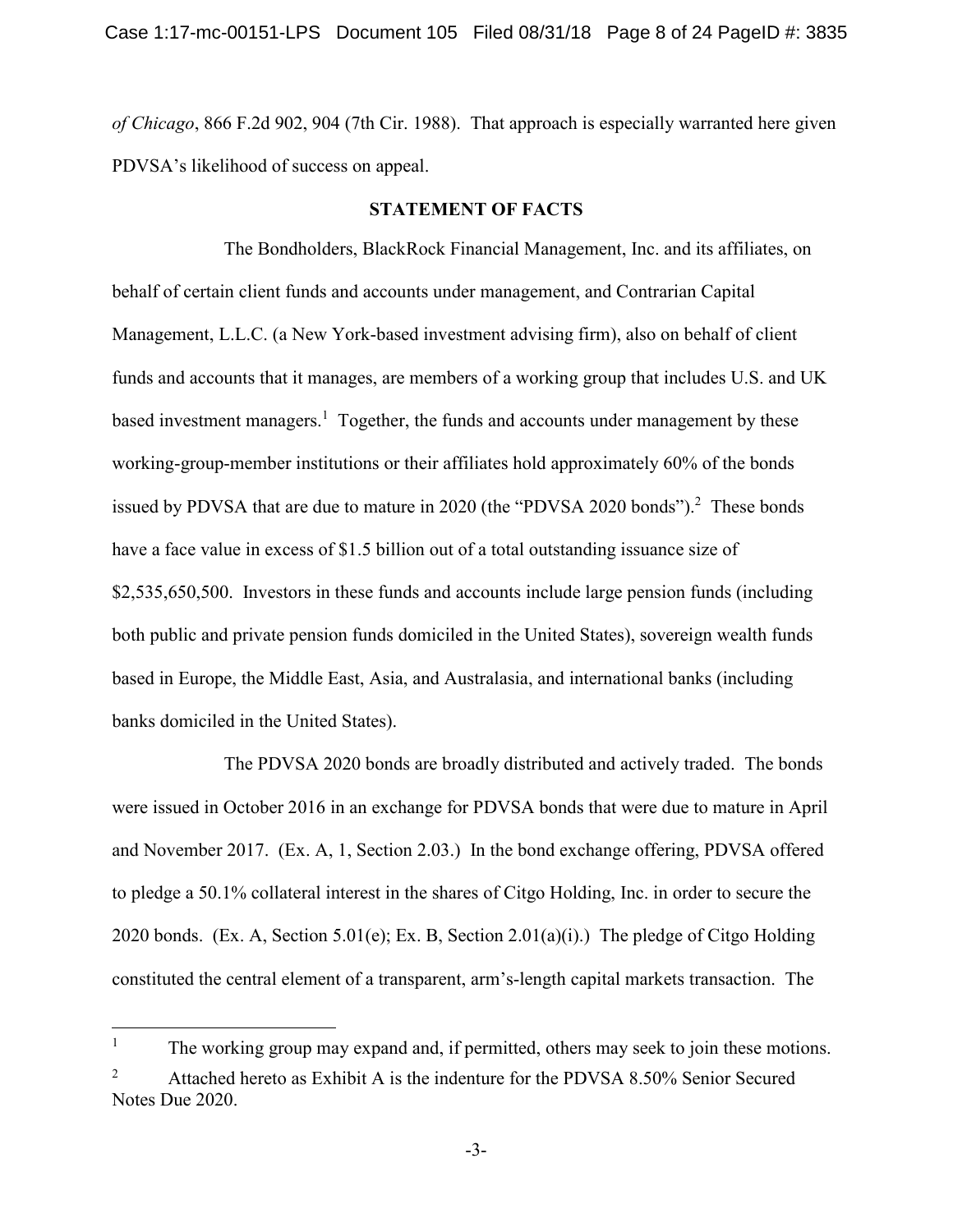PDVA 2020 bonds, like the rest of the \$25 billion of bonds issued by PDVSA to U.S. and non-U.S. capital markets investors, are not guaranteed by Venezuela, and, by their terms, are recourse only to PDVSA and its subsidiaries, and not to any assets of Venezuela.

As the Court is aware, Citgo Holding is a Delaware corporation and a wholly owned subsidiary of PDVH, another Delaware corporation, which, in turn, is a wholly owned subsidiary of PDVSA. The Bondholders believe PDVH has no material assets in the United States other than shares of Citgo Holdings.

#### **ARGUMENT**

## **I. THE COURT SHOULD GRANT THE BONDHOLDERS' MOTION TO INTERVENE.**

#### **A. The Bondholders Are Entitled to Intervene as a Matter of Right.**

Rule 24(a)(2) of the Federal Rules of Civil Procedure grants a right to intervene to anyone who "claims an interest relating to the property or transaction that is the subject of the action, and is so situated that disposing of the action may as a practical matter impair or impede the movant's ability to protect its interest, unless existing parties adequately represent that interest." Courts in this district "construe Rule 24 liberally in favor of intervention." *Merck Sharp & Dohme Corp.* v. *Teva Pharm. USA, Inc.*, 2015 WL 5163035, at \*2 (D. Del. Sept. 3, 2015). Under Rule 24(a)(2), a court "must" allow intervention when four requirements are met:  $(1)$  the application for intervention is timely; (2) the applicant has a sufficient interest in the litigation; (3) the interest may be affected or impaired, as a practical matter, by the disposition of the action; and (4) the interest is not adequately represented by an existing party in the litigation." *Dev. Fin. Corp.*, 54 F.3d at 161–62 (internal quotation marks and citation omitted). The Bondholders satisfy all four requirements.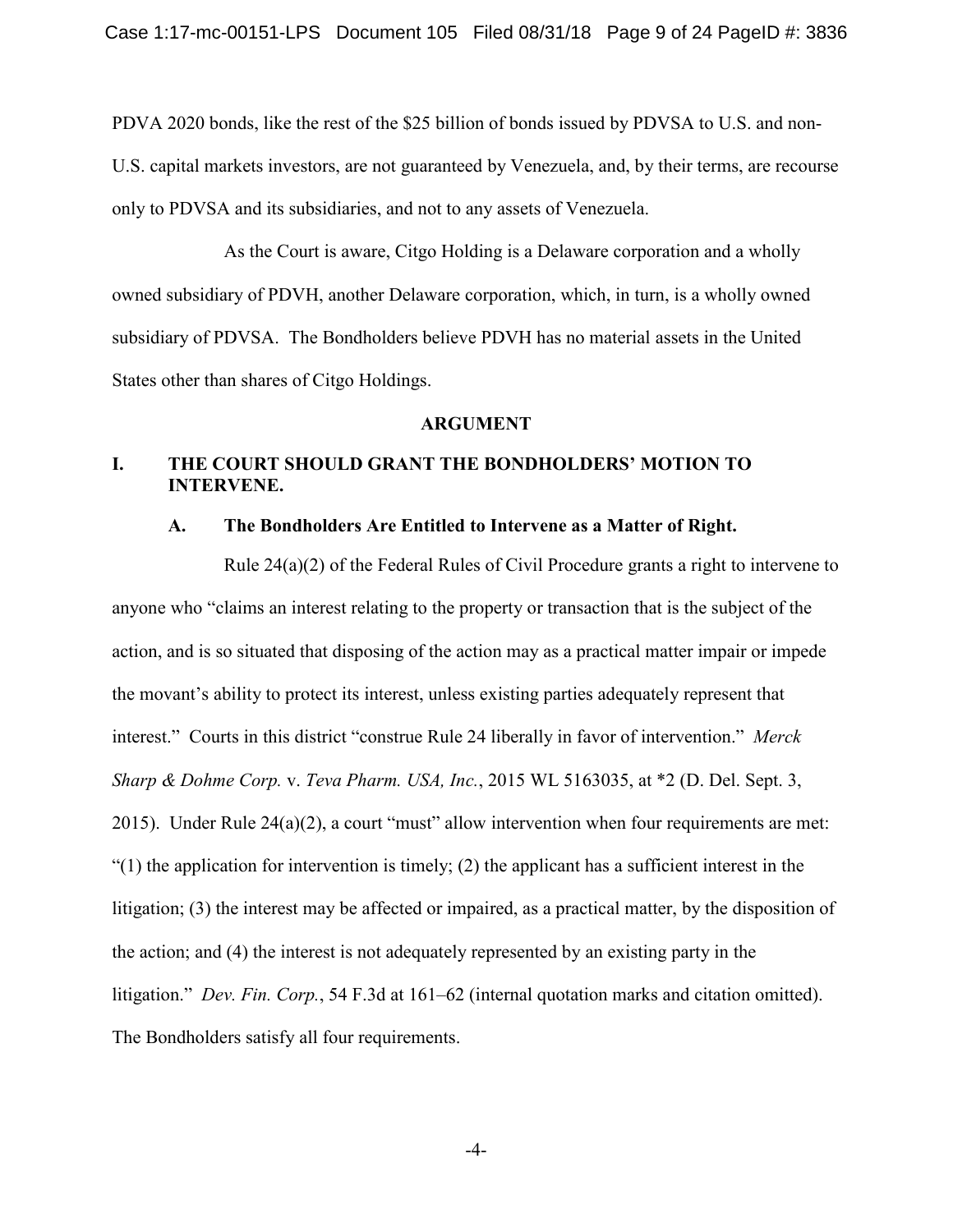## **1. The Bondholders Have Moved To Intervene Promptly and Within the Court's Deadline.**

The motion is timely under this Court's August 23, 2018 order setting a deadline of seven days from the service of the writ for motions to intervene. (D.I. 95.) *See, e.g.*, *Edwards* v. *City of Houston*, 37 F.3d 1097, 1107 (5th Cir. 1994), *on reh'g en banc*, 78 F.3d 983 (5th Cir. 1996) (holding that the motion to intervene was timely because it was filed before the court's deadline). The motion is also timely under the more general "totality of the circumstances" standards that apply to Rule 24 motions, which consider "(1) the stage of the proceeding; (2) the prejudice that delay may cause the parties; and (3) the reason for the delay," all in light of the Third Circuit's "general reluctance to dispose of a motion to intervene as of right on untimeliness grounds." *Wallach* v. *Eaton Corp.*, 837 F.3d 356, 371 (3d Cir. 2016) (internal quotation marks and citations omitted).

These factors weigh in favor of finding timely intervention. In particular, the Bondholders have moved to intervene at this time because the primary issue they are concerned with is stopping a potential sale of PDVH shares, which, under Delaware law, can occur only upon a court order after final judgment has been rendered in the case. 8 Del. C. § 324. The Bondholders understand that such an order of sale may result from this Court's recent order authorizing a writ of attachment on the shares of PDVH. (D.I. 95.) Intervention will not cause any undue delay given that the Court solicited motions at this time and all briefing regarding the Court's temporary stay, as well as "any other motion or input," will be complete within a month of August 23, 2018. (D.I. 95 at 2.) Moreover, because the U.S. Marshals have already served the writ of attachment on PDVH (D.I. 96), Crystallex's interest in the PDVH shares is secure.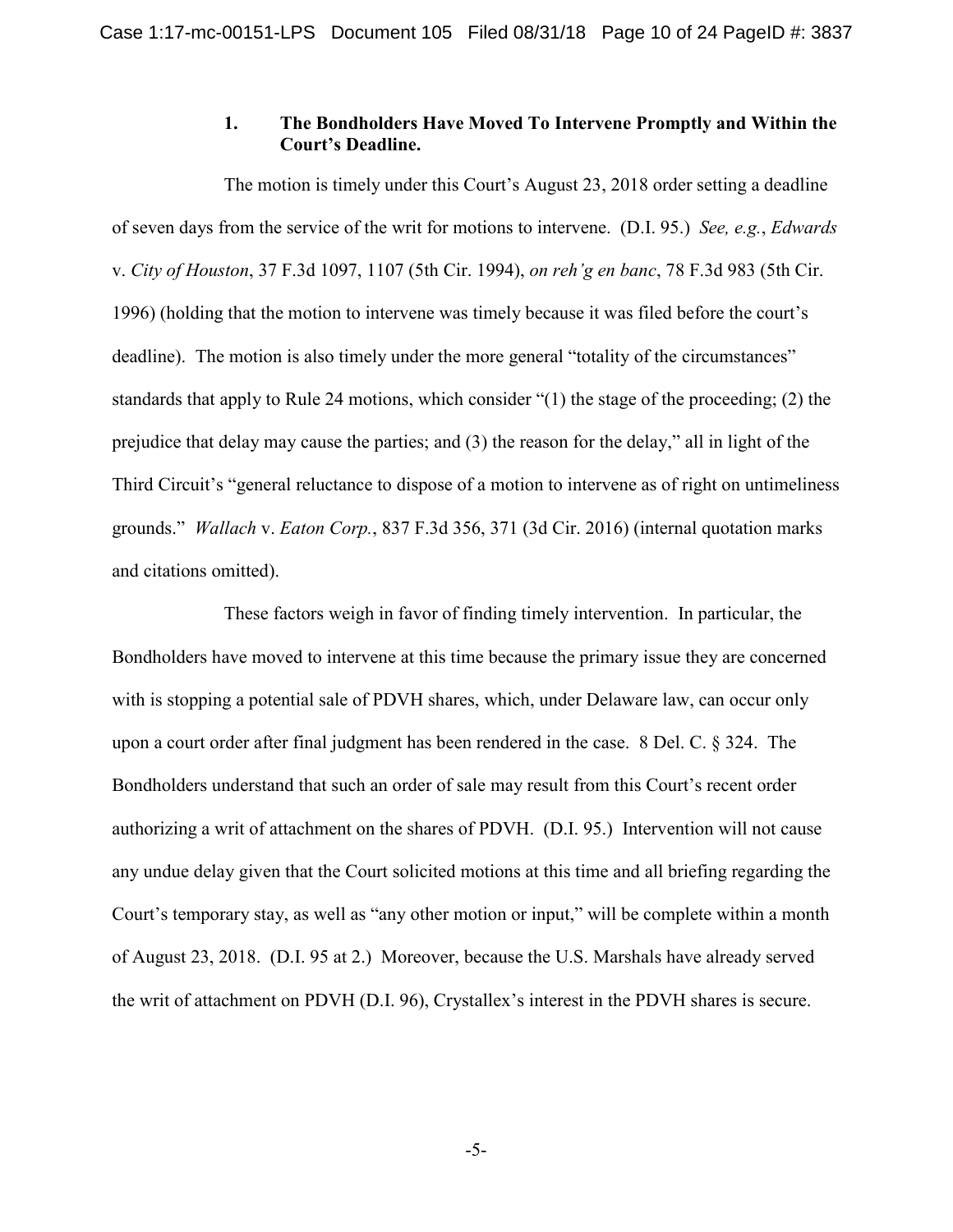## **2. The Outcome of This Action Will Directly Affect the Bondholders' Rights.**

To satisfy the second requirement of Rule  $24(a)(2)$ , "the applicant must have an interest 'relating to the property or transaction which is the subject of the action' that is 'significantly protectable.'" *Kleissler* v. *U.S. Forest Serv.*, 157 F.3d 964, 969 (3d Cir. 1998) (quoting *Donaldson* v. *U.S.*, 400 U.S. 517, 531 (1971)). The proposed intervenors must also, under the third prong of Rule 24(a)(2), "demonstrate that their interest *might* become affected or impaired, as a practical matter, by the disposition of the action." *Mountain Top Condo. Ass'n* v. *Dave Stabbert Master Builder, Inc.*, 72 F.3d 361, 367 (3d Cir. 1995) (emphasis in original). Applying these standards, "an intervenor's interest in a specific fund is sufficient to entitle intervention in a case affecting that fund," *id.* at 366, even if intervention is not "the only possible avenue of potential relief." *Brody ex rel. Sugzdinis* v. *Spang*, 957 F.2d 1108, 1123 (3d Cir. 1992) ("An applicant need not . . . prove that he or she would be barred from bringing a later action."). That is because "judicial economy . . . favors intervention over subsequent collateral attacks." *Id.*

Both requirements are satisfied here. The Bondholders own PDVSA bonds that are secured by shares of Citgo Holding. (Ex. A, Section 5.01(e); Ex. B, Section 2.01(a)(i).) As explained more fully below in support of the Bondholders' request for a stay, *see* pp. 11-18, *infra*, the Bondholders have an interest that will be directly affected by the disposition in this matter: (i) allowing Venezuela's creditors to reach PDVSA's assets prejudices the Bondholders as creditors of PDVSA who relied on its status as an entity separate from Venezuela when exchanging for the 2020 bonds; and (ii) a sale of PDVH shares could impair the value of Citgo Holding—the security for which the Bondholders bargained—by forcing Citgo Holding to repurchase \$1.5 billion of bonds and could cause other adverse consequences, such as the loss of

-6-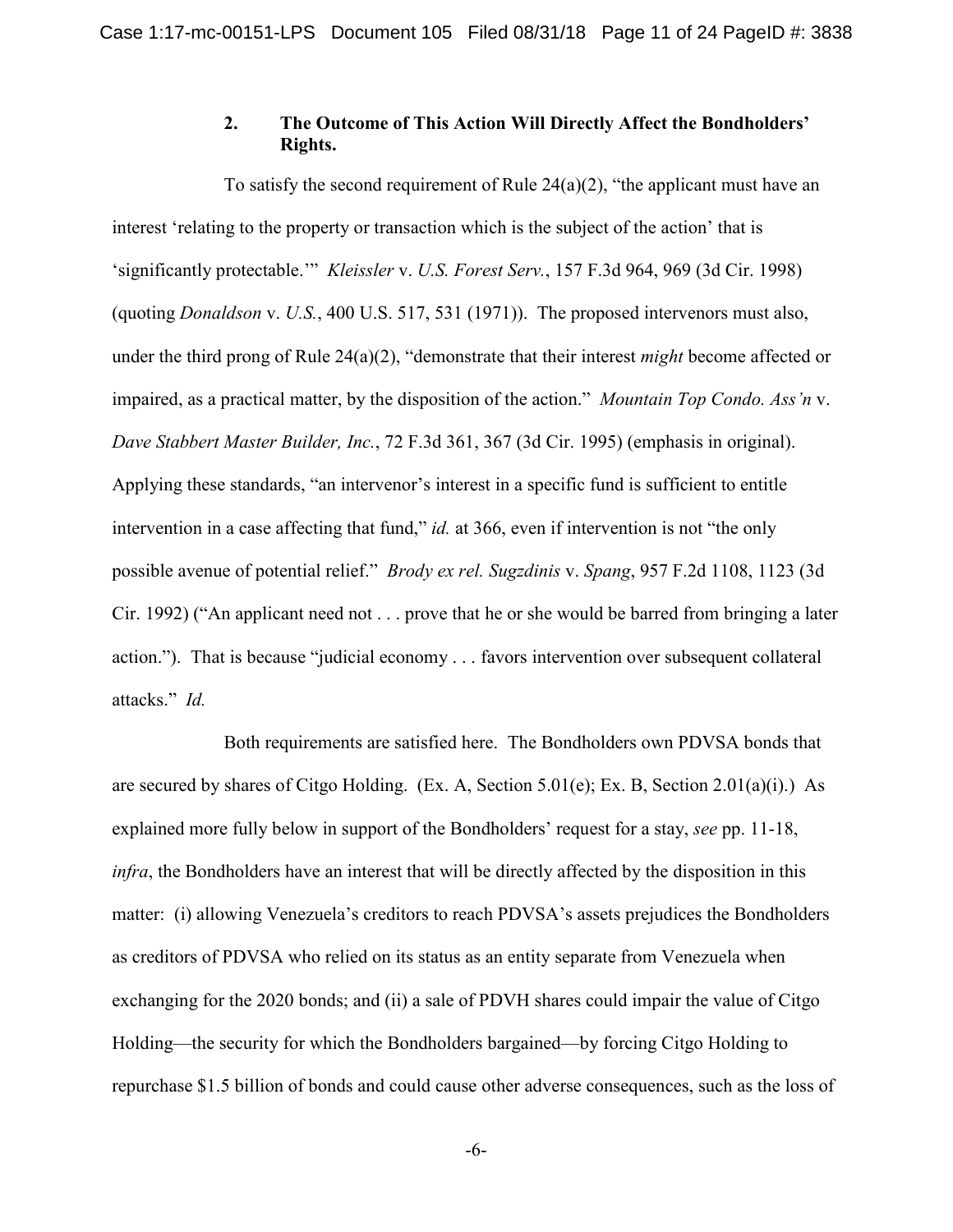significant tax assets, the termination of material contracts, and the triggering of employee change of control protections.

#### **3. The Bondholders' Interests Are Not Adequately Represented.**

The final requirement of Rule  $24(a)(2)$  "is satisfied if the applicant shows that representation of [its] interest may be inadequate; and the burden of making that showing should be treated as minimal." *Mountain Top*, 72 F.3d at 368 (quoting *Trbovich* v. *United Mine Workers*, 404 U.S. 528, 538 n.10 (1972)) (internal quotation marks omitted). For example, an intervenor's interests are not adequately represented even when a party to the litigation is obligated to serve the intervenor's interest, so long as that party also has to act for the benefit of others. *Trbovich*, 404 U.S. at 538. Similarly, a debtor in possession who "represents all the creditors of the bankrupt" does not adequately represent every individual creditor. *See In re Larkham*, 27 B.R. 859, 861-62 (Bankr. D. Vt. 1983).

The Bondholders' interests are not satisfactorily represented by either Crystallex or PDVSA (or for that matter Venezuela, which has not appeared). Crystallex and the Bondholders are clearly adverse; Crystallex seeks to sell PDVH shares, and the Bondholders object. And even though PDVSA may share an interest with the Bondholders in seeking to prevent attachment and execution of the PDVH shares, that does not preclude intervention, because PDVSA inherently has other interests as well. Venezuela, which owns 100% of PDVSA, has an interest in seeing that Venezuela's creditors, such as Crystallex, get paid, and Venezuela may thus conclude that expanding the universe of assets available to its creditors is in its interest at this time. Thus, whether or not PDVSA is Venezuela's alter ego, PDVSA cannot be relied upon to defend the interests of creditors who have competing interests in PDVSA's assets. As a result, the Bondholders are not adequately represented in this matter.

-7-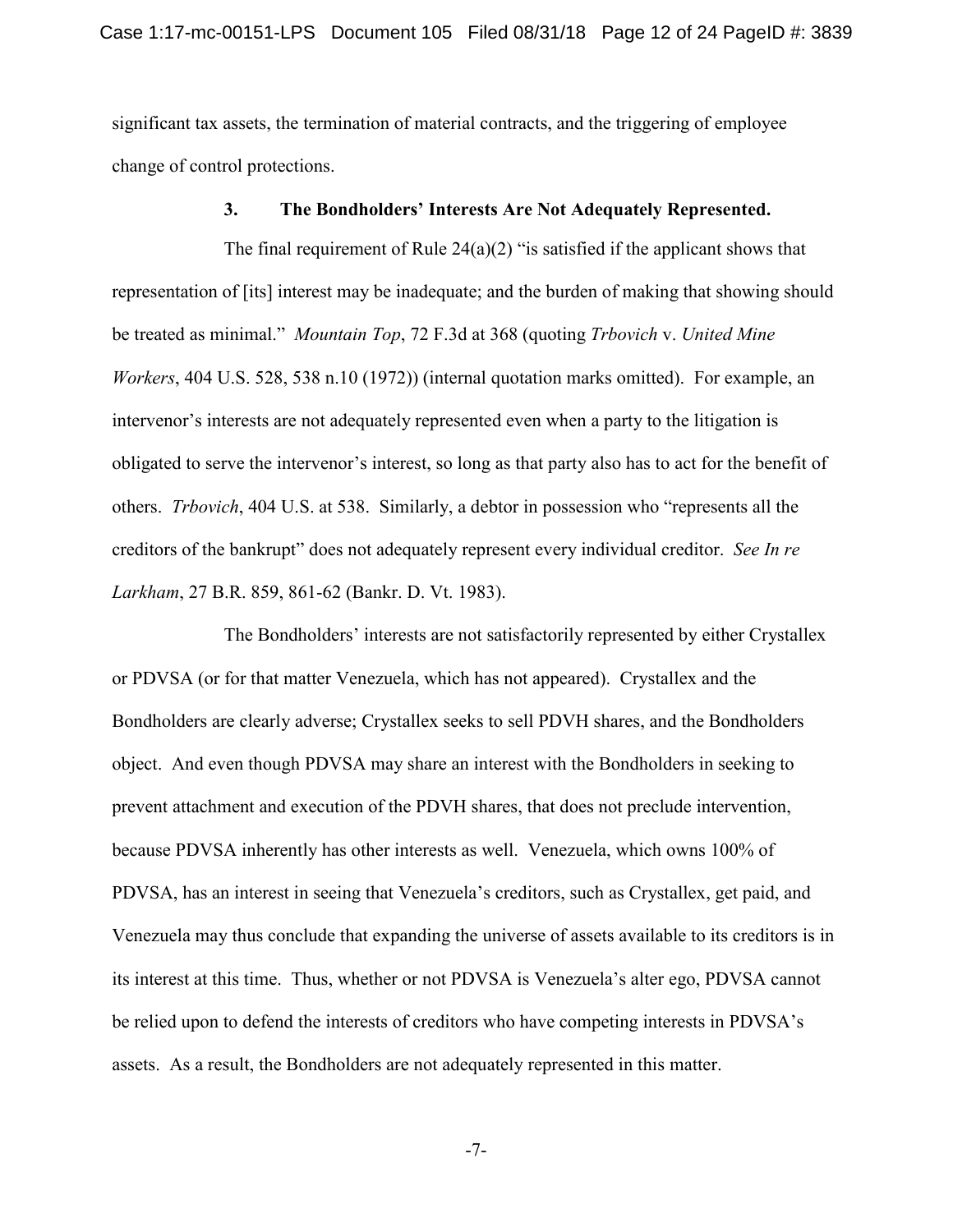## **B. Alternatively, the Court Should Grant Permissive Intervention.**

Rule 24(b) of the Federal Rules of Civil Procedure separately permits timely intervention by anyone with "a claim or defense that shares with the main action a common question of law or fact." Fed. R. Civ. P. 24(b)(1). Permissive intervention is discretionary and depends to a large extent on whether the intervention will unduly delay or prejudice the adjudication of the original parties' rights. *See* Fed. R. Civ. P. 24(b)(1), (3); *Brody*, 957 F.2d at 1115–16; *Bell Atl.-Del.*, 77 F. Supp. 2d at 502 ("The central consideration for the exercise of discretion is whether allowing intervention will cause delay or prejudice.").

The Bondholders have "a claim or defense that shares with the main action a common question of law or fact." They, like PDVSA, seek to prevent Crystallex from forcing a sale of PDVH shares before an appellate court can decide the novel legal issues raised by seizing PDVSA property, ahead of a creditor of PDVSA itself, to satisfy a judgment creditor of Venezuela. As shown above, there is no risk of undue delay or prejudice on the brisk schedule set by the Court. *See* p. 5, *supra*. As a result, if the Court denies the Bondholders' request to intervene as of right, it should grant permissive intervention.

## **II. THE COURT SHOULD STAY EXECUTION ON THE PDVH SHARES UNTIL THE THIRD CIRCUIT DECIDES THE APPEAL.**

Rule 62(d) of the Federal Rules of Civil Procedure permits an appellant to obtain an automatic stay of execution of judgment pending appeal by posting a bond. In the alternative, district courts may employ their discretion to waive the bond requirement. *Dillon*, 866 F.2d at 904–06 (affirming grant of stay of execution without bond); *Fed. Prescription Serv., Inc.* v. *Am. Pharm. Ass'n*, 636 F.2d 755, 757–59 (D.C. Cir. 1980) (district court can exercise "a sound discretion to authorize unsecured stays"); *In re Nassau Cty. Strip Search Cases*, 783 F.3d 414, 417 (2d Cir. 2015) (district court "may, in its discretion, waive the bond requirement").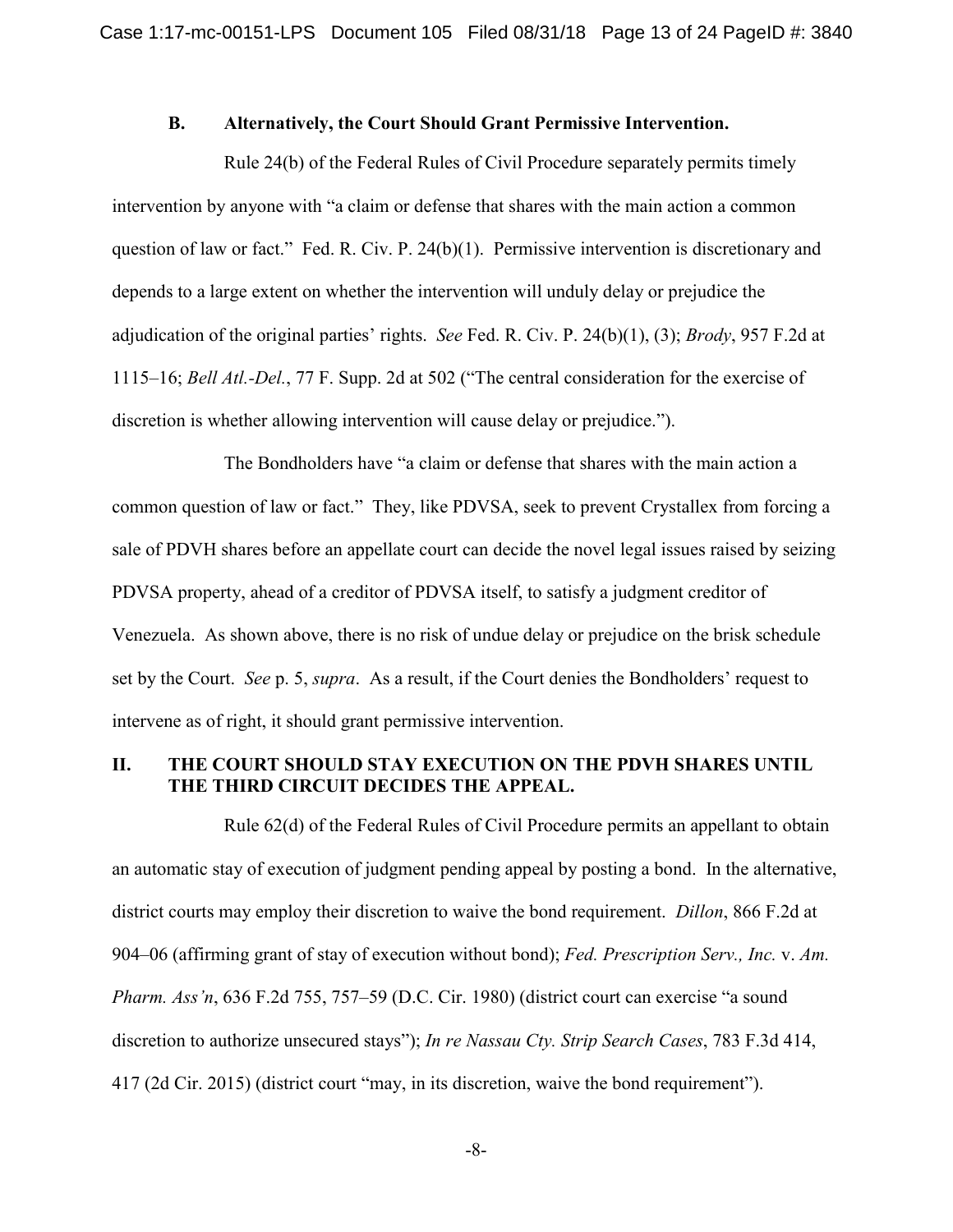"In considering whether to grant a stay pending appeal, courts consider the following four factors: (1) whether the appellant has made a strong showing of the likelihood of success on the merits; (2) will the appellant suffer irreparable injury absent a stay; (3) would a stay substantially harm other parties with an interest in the litigation; and (4) whether a stay is in the public interest." *In re Revel AC, Inc.*, 802 F.3d 558, 565 (3d Cir. 2015). Ultimately, a district court's goal is "to ensure recovery for a party who ultimately prevails on appeal, and to protect the judgment debtor from the risk of losing the money if the decision is reversed." *In re Nassau Cty. Strip Search Cases*, 783 F.3d at 418. In service of these aims, courts decide whether to grant a stay without bond based on factors that assess how quickly recovery could proceed after appeal, the extent to which delay poses a risk to the judgment creditor, and whether posting a bond could injure other creditors of the debtor. *See, e.g.*, *Dillon*, 866 F.2d at 904–05 (considering "(1) the complexity of the collection process; (2) the amount of time required to obtain a judgment after it is affirmed on appeal; (3) the degree of confidence that the district court has in the availability of funds to pay the judgment; (4) whether the defendant's ability to pay the judgment is so plain that the cost of a bond would be a waste of money, and (5) whether the defendant is in such a precarious financial situation that the requirement to post a bond would place other creditors of the defendant in an insecure position") (internal quotation marks and citations omitted); *In re Nassau Cty.*, 783 F.3d at 417–18 (same); *Acevedo-García* v. *Vera-Monroig*, 296 F.3d 13, 17 (1st Cir. 2002) ("Courts have held that no bond is required if: (1) the defendant's ability to pay is so plain that the posting of a bond would be a waste of money; or (2) the bond would put the defendant's other creditors in undue jeopardy.").

Courts often waive the bond requirement where the appellant has sufficient assets to satisfy the judgment or where the applicant otherwise shows a good reason for not requiring

-9-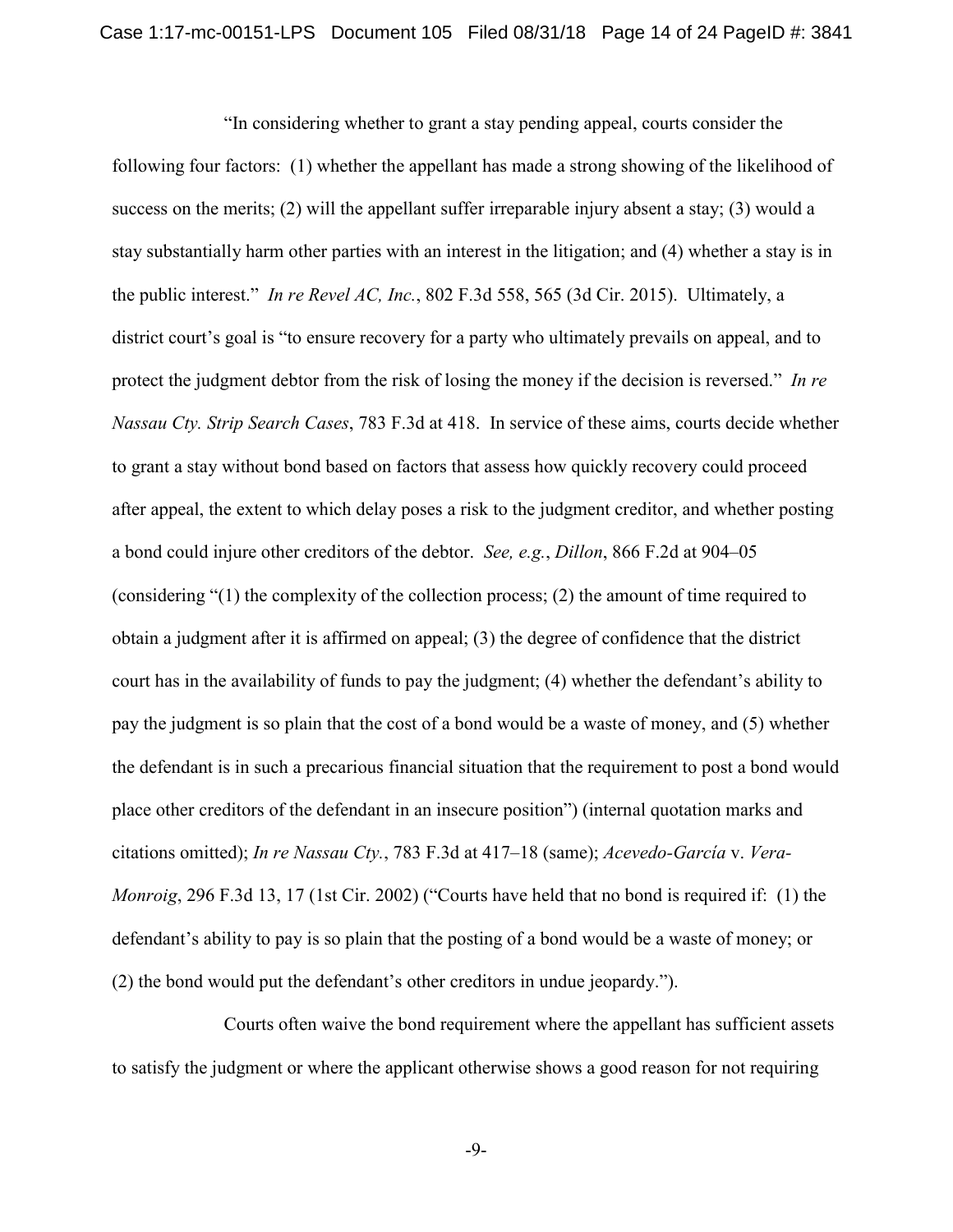such security. *See, e.g.*, *Poplar Grove Planting and Ref. Co., Inc.* v. *Bache Hasley Stuart, Inc.*, 600 F.2d 1189, 1191 (5th Cir. 1979) (full supersedeas bond is not required if the appellant can show an adequate substitute assurance); *C. Albert Sauter Co.* v. *Richard S. Sauter Co.*, 368 F. Supp. 501, 520 (E.D. Pa. 1973) (same); *In re Nassau Cty.*, 783 F.3d at 418 (stay pending appeal without bond is appropriate where funds are available to pay the judgment without substantial delay); *Bollore, S.A.* v. *Imp. Warehouse, Inc.*, 2004 WL 1873069, at \*1 (N.D. Tex. Aug. 19, 2004) (listing "among the factors" courts consider when deciding whether to waive the bond requirement "whether the debtor's financial condition is so precarious that the requirement to post a bond would place other creditors in an insecure position").

Applying these standards, the Court should grant a stay without bond.

## **A. A Stay of Execution Poses Little Risk to Crystallex, which Can Quickly Execute on the PDVH Shares if It Prevails on Appeal.**

The relief Crystallex obtained in this case was the right to take and potentially sell PDVH shares in satisfaction of Venezuela's \$1.2 billion debt. Under this Court's August 23, 2018 order, those shares have now been attached. (D.I. 95, 96.) As a result, PDVH, a Delaware corporation, has been ordered to "retain" and "hold" the shares, including "all shares of stock and any other assets or rights incident to that stock ownership." (D.I. 95 (Writ of Attachment *Fieri Facias*).) The PDVH shares, in other words, are safely in storage waiting for Crystallex should it prevail on appeal. There is no reason to require a bond to protect Crystallex against risk of loss while the shares are protected in this way. *See, e.g.*, *Arban* v. *W. Pub. Corp.*, 345 F.3d 390, 409 (6th Cir. 2003) ("[T]he district court's decision to grant a stay without a bond was not an abuse of discretion" because the appellant's annual revenue suggested that it had the means to satisfy the judgment). And because the shares have already been attached, there would be no delay in executing on the shares and putting them up for auction should Crystallex prevail.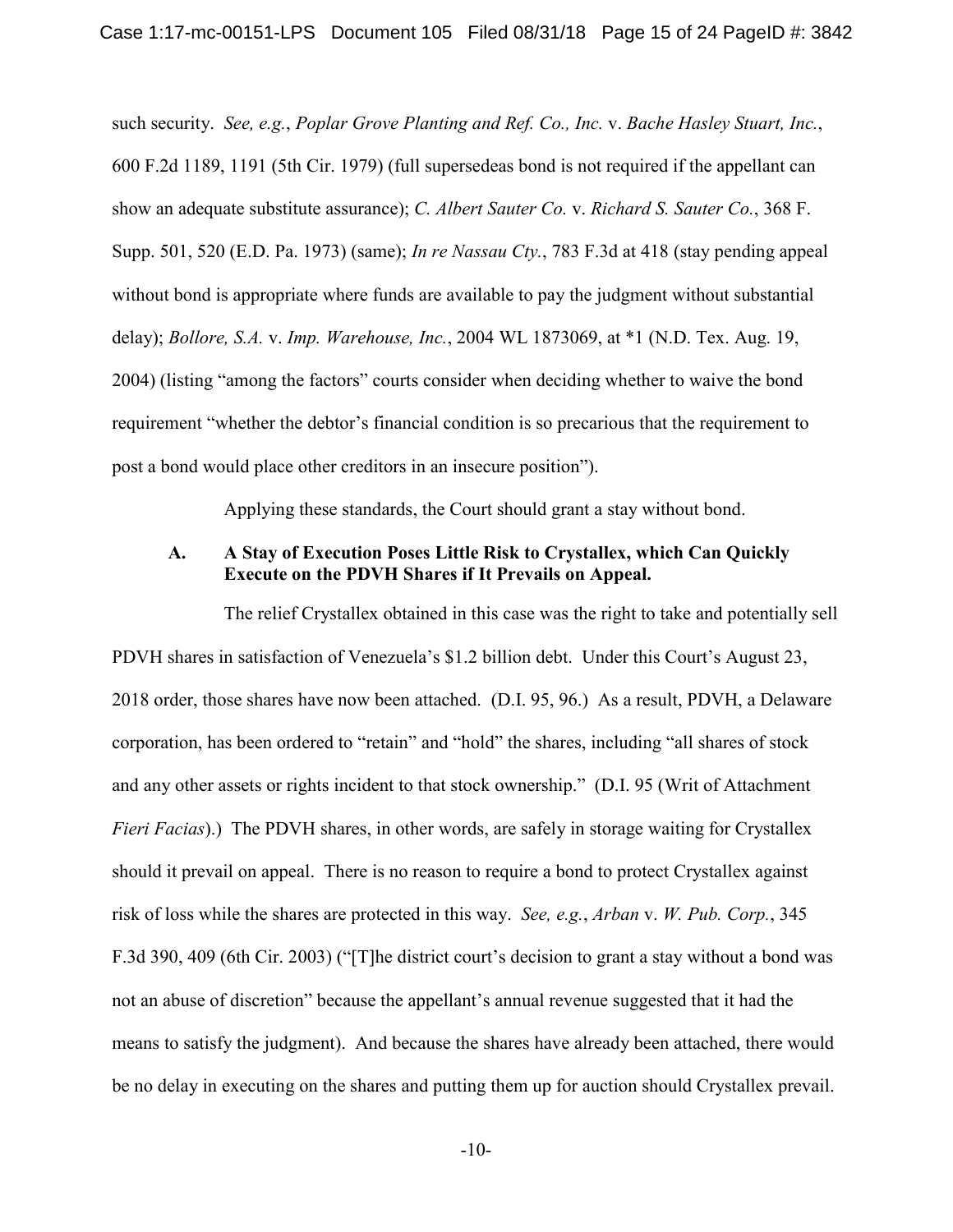*See* 8 Del. C. § 324 (specifying sale timelines, including requiring a sale to be advertised "twice for 2 successive weeks, the last publication to be at least 10 days before the sale" where the debtor is a nonresident of Delaware).

## **B. In Contrast, Executing on the August 23, 2018 Order May Irreversibly Harm the Bondholders and Other PDVSA Creditors.**

## **1. Exposing PDVSA's Assets to Creditors of Venezuela Harms Those Who Dealt with PDVSA in Reliance on Its Separate Status.**

In transacting with PDVSA, the Bondholders relied on PDVSA's status as a separate corporate entity from Venezuela. In particular, although the Bondholders bargained for a security interest in Citgo Holding, they also understood that they would have recourse to other assets of PDVSA if the Citgo Holding interest proved inadequate. The Bondholders' prospects of full recovery may be significantly reduced if they have to share the PDVSA assets with creditors of Venezuela, a situation that the Bondholders did not reasonably expect when agreeing to the bond exchange.

## **2. A Sale of PDVH's Shares Will Trigger a Change of Control, Potentially Necessitating Waste of Citgo Holding's Corporate Assets.**

Unless PDVSA were to buy back a majority of the shares, a sale of PDVH's shares will lead to a change of control of PDVH. A change of control may reduce or eliminate tax assets, trigger termination rights in corporate contracts, and lead to the trigger of special compensation arrangements for key employees. *See, e.g.* 26 U.S.C. §§ 172(g), 382 (Internal Revenue Code provisions governing ability to deduct net operating losses after a change of control). In addition, Citgo relies heavily on its normal trade terms for the delivery of products. Disorder in or around Citgo could cause trade creditors to tighten delivery terms and/or require bonds, thereby damaging the franchise. The Bondholders do not know the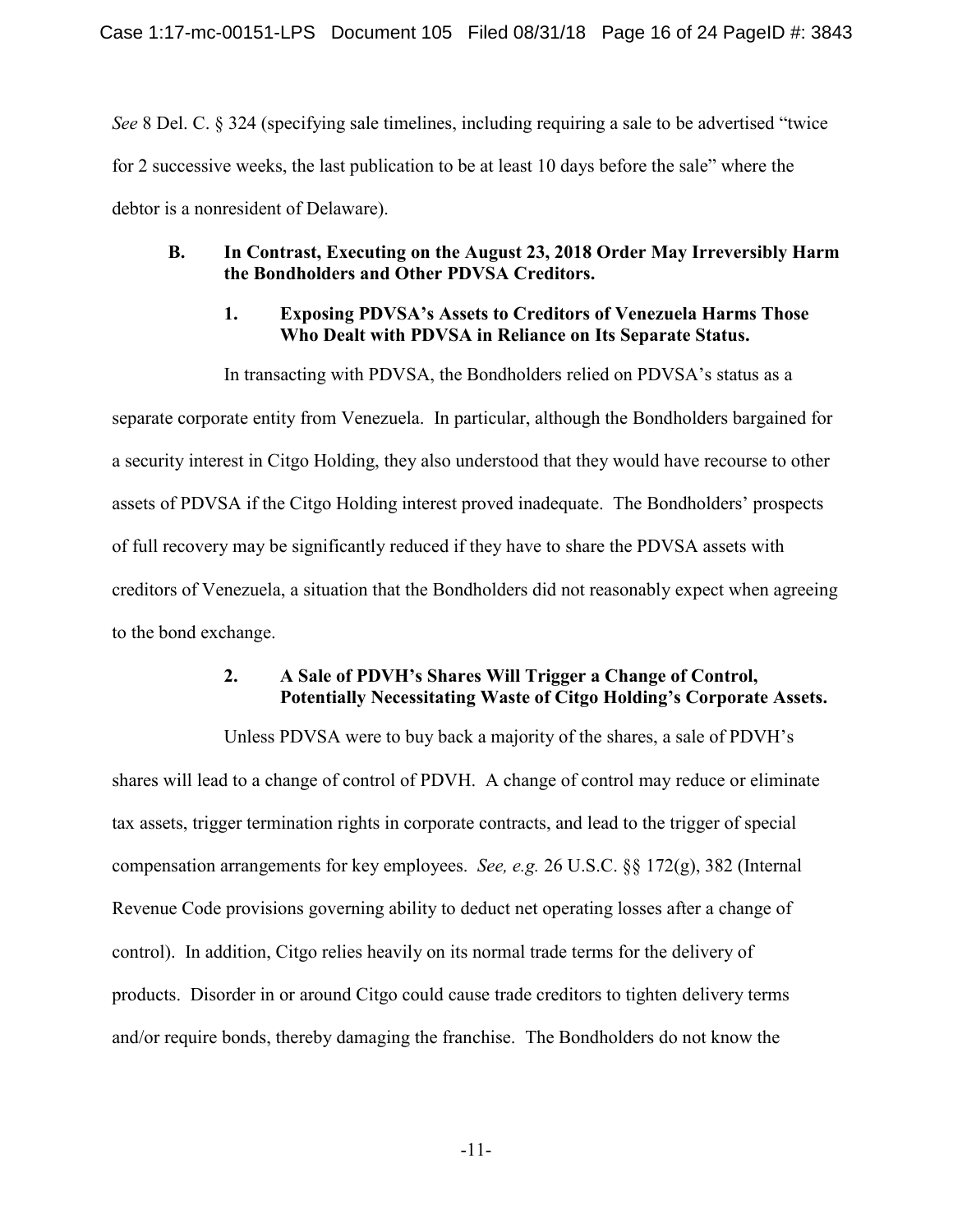magnitude of any of these costs, but a sale by the Marshal would not allow time to attempt to minimize these costs as would be part of any orderly sale process by private actors.

For example, in July 2014, Citgo Petroleum Corp., a U.S. corporation and wholly owned subsidiary of Citgo Holding, issued \$650 million of senior secured notes that carry an interest rate of 6.25% and are due to mature in 2022 ("Citgo Petroleum 2022 bonds").<sup>3</sup> The offering memorandum for the bonds outlines a change of control provision that requires Citgo Petroleum to offer to repurchase the bonds in cash within 30 days of any "Change of Control."

(Ex. C, 119.)

-

A sale of the shares of PDVH may constitute a Change of Control for Citgo

Petroleum under these provisions. The offering memorandum defines a "Change of Control" as, among other things:

> (2) the Issuer becomes aware of . . . the acquisition by any Person or group acting for the purpose of acquiring, holding or disposing of securities . . . but excluding any Permitted Holder, in a single transaction or in a related series of transactions, by way of merger, consolidation or other business combination or purchase, of "beneficial ownership" . . . of Voting Stock of the Issuer or any of its direct or indirect parent companies enabling such Person or group to elect a majority of the board of directors of the Issuer or any of its direct or indirect parent companies . . . .

(Ex. C, 155.) Under the offering memorandum, the only "Permitted Holders" are "PDVSA and its Wholly Owned Subsidiaries." (Ex. C, 168.) Thus, a sale of PDVH shares to anyone other than PDVSA or its wholly owned subsidiaries may constitute a Change of Control under the

<sup>3</sup> Attached hereto as Exhibit C is the Offering Memorandum for the Citgo Petroleum Corp. 6.25% Senior Secured Notes Due 2022.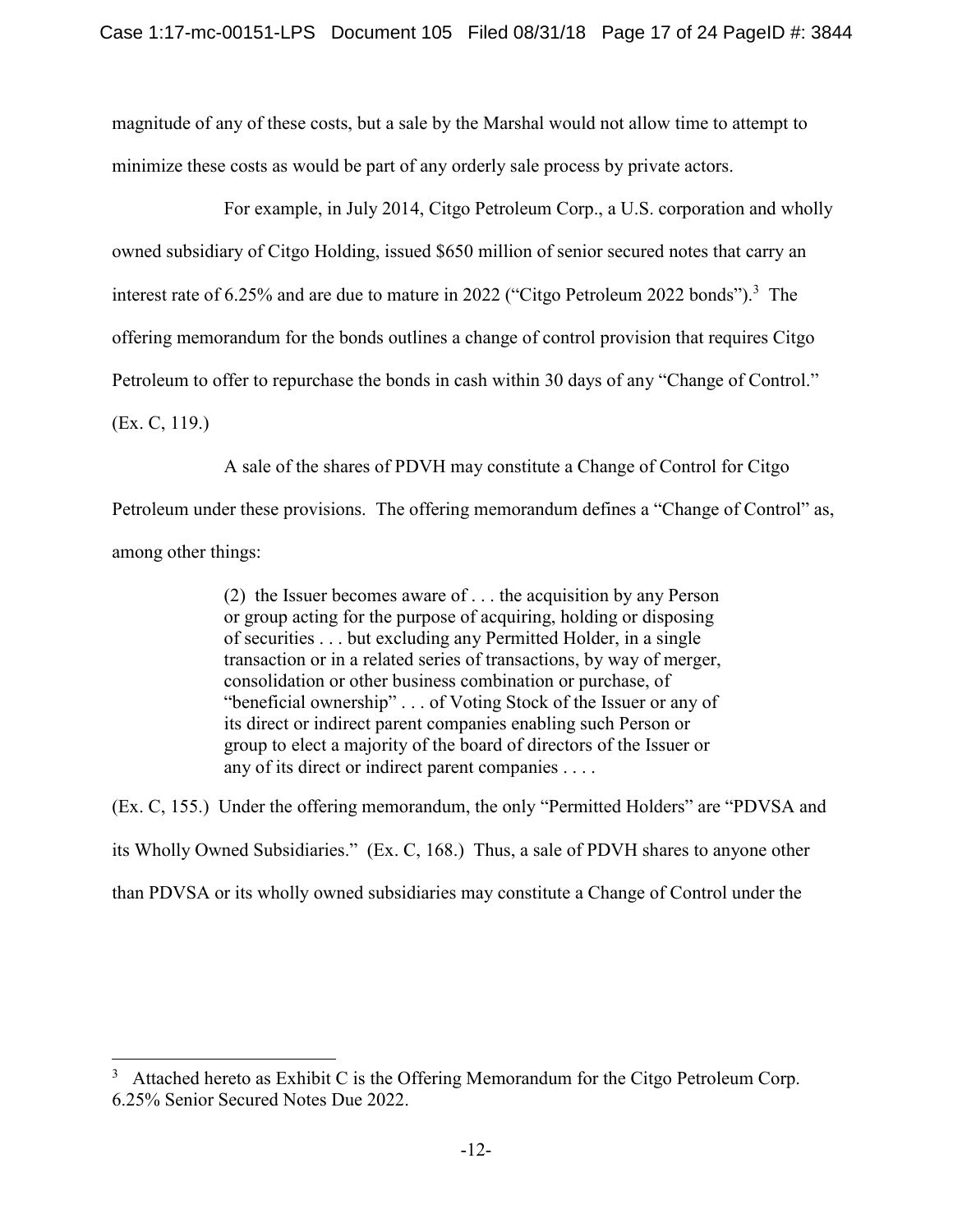indenture for the Citgo Petroleum 2022 bonds. Similar change of control provisions apply to an even larger Citgo Holding issuance of \$1.875 billion of senior secured notes due 2020.<sup>4</sup>

Therefore, if the Court allows a sale of PDVH's shares to proceed, the sale would trigger the change of control provision, requiring Citgo Petroleum and Citgo Holding to offer and potentially finance the repurchase in cash of all of the notes at a premium. Upon information and belief, in today's interest environment, financing that purchase would be significantly more expensive than the existing debt burden, both in terms of the interest rate that the market would likely demand and transaction costs of raising new money.<sup>5</sup> The need to quickly finance the repurchase of as much as \$2.5 billion of notes would likely reduce the value of Citgo Petroleum as an asset, harming the Bondholders, whose 50.1 % collateral interest in Citgo Holding would correspondingly decline in value.

In short, if the Court's opinion finding that PDVSA is an alter ego of Venezuela is overturned after the sale of the PDVH shares, there could have already been a wasteful and unnecessary reduction in the value of Citgo Holding.

1

<sup>4</sup> *See* Rating Action: Moody's Assigns Caa1 Rating to Citgo Holding, Inc. and Its Proposed Transactions, Moody's (Jan. 22, 2015), https://www.moodys.com/research/Moodys-assigns-Caa1-rating-to-Citgo-Holding-Inc-and-its--PR\_316905; CITGO Refinancing Raises Credit Ratings and Positions Company for Further Growth, PR Newswire (Mar. 15, 2018), https://www.prnewswire.com/news-releases/citgo-refinancing-raises-credit-ratings-andpositions-company-for-further-growth-300615087.html; Citgo Holding, Inc. Preliminary Offering Memorandum dated Jan. 28, 2015, at 155-56.

<sup>5</sup> *See Historical Prime Rate: 1983-Present*, JPMorgan Chase & Co.,

https://www.jpmorganchase.com/corporate/About-JPMC/historical-prime-rate.htm (showing increase in prime interest rate from 3.50% in December 2015 to 5.00% in June 2018); *see also* Jim Tankersley and Neil Irwin, *Fed Raises Interest Rates and Signals 2 More Increases Are Coming*, N.Y. Times (June 13, 2018), https://www.nytimes.com/2018/06/13/us/politics/federalreserve-raises-interest-rates.html (noting that the Federal Reserve had increased the federal funds rate, which impacts the prime interest rate, "and signaled that two additional increases were on the way this year").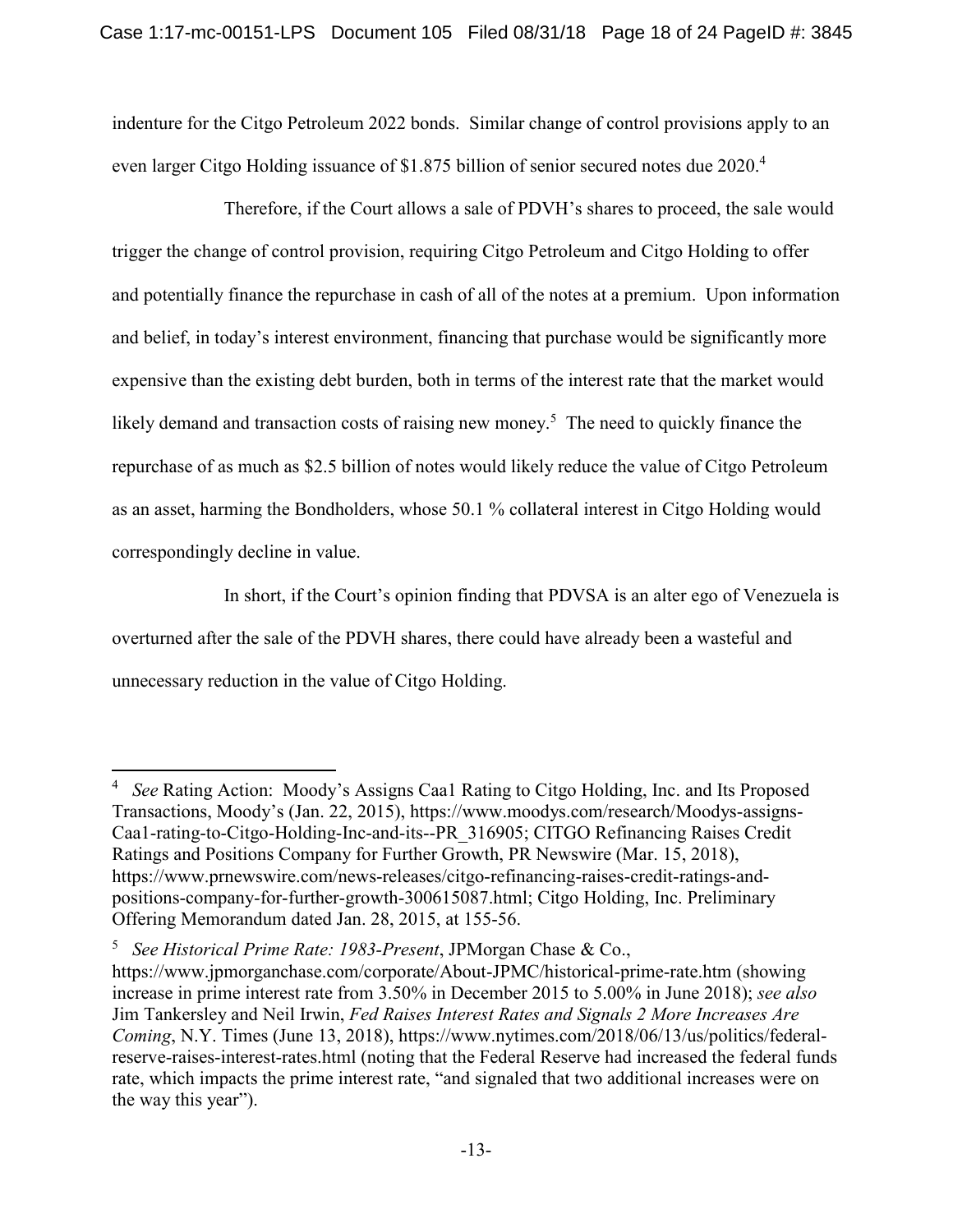## **C. PDVSA is Likely to Succeed on Appeal.**

A stay that preserves the status quo is appropriate where, as in this instance, there is a likelihood of success on appeal. *Acevedo-Garcia*, 296 F.3d at 17 ("[W]e do not believe the defendants have shown a clear likelihood of success of the merits."); *Bank of Nova Scotia* v. *Pemberton*, 964 F. Supp. 189, 192 (D.V.I. 1997) ("At this stage, [the moving party] has provided no new evidence or theory showing why he is likely to succeed on appeal"). That standard is met given the uncertainty of federal case law in this area and the potential impact of the Court's ruling on PDVSA's many third-party creditors. In particular, the Bondholders submit that the Court erred by applying a mechanical "only control" test to hold that PDVSA was the alter ego of Venezuela without considering adequately, if at all, the interests of PDVSA's own creditors, such as the Bondholders.

Courts pierce a veil when it is fair to creditors to do so, and do not when it is not. *See Trevino* v. *Merscorp, Inc.*, 583 F. Supp. 2d 521, 528 (D. Del. 2008) (a creditor must show that "an overall element of injustice or unfairness is present" to pierce the corporate veil); *In re Broadstripe, LLC*, 444 B.R. 51, 102 (Bankr. D. Del. 2010) (citing *Harper* v. *Del. Valley Broadcasters, Inc.*, 743 F.Supp. 1076, 1085 (D. Del. 1990), *aff'd* 932 F.2d 959 (3d Cir. 1991) (holding the same). The Supreme Court's decision in *First National City Bank* v. *Banco Para El Comercio Exterior de Cuba* ("*Bancec*"), 462 U.S. 611, 613 (1983) has been read to suggest a disjunctive test under federal common law: either the use of the corporate form to perpetuate an injustice, or excessive domination and control. However, as this Court noted in footnote 15 of its August 9, 2018 decision, the disjunctive/conjunctive debate has a false precision: even the control prong for veil-piercing has a background that is premised on what is fair under the circumstances. (D.I. 79, 83, at 23 n.15); *see also Minpeco, S.A.* v. *Hunt*, 686 F. Supp. 427, 437 (S.D.N.Y. 1998) (explaining that even though "Minpeco and Peru have a close relationship and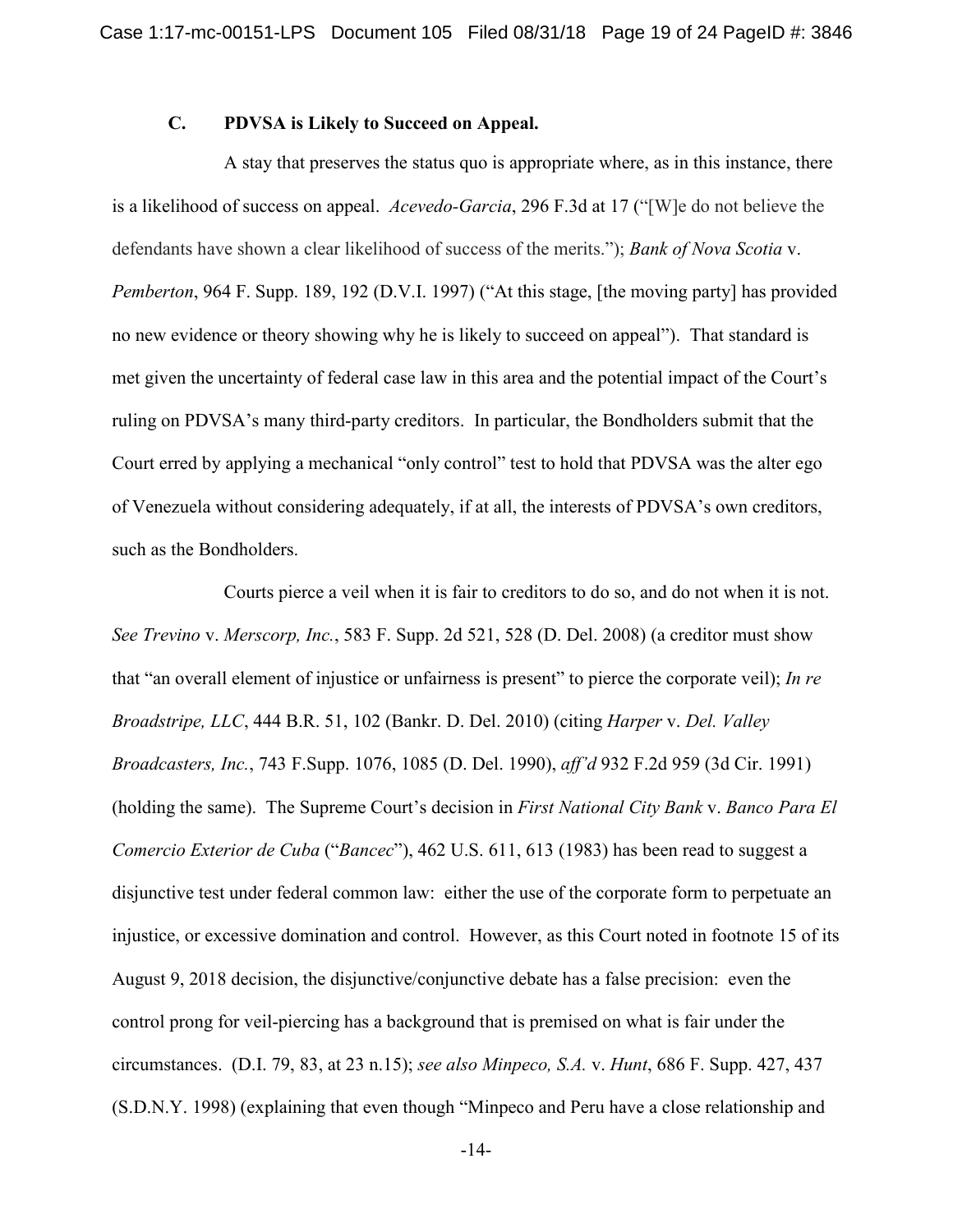. . . their interests are aligned, these features typify the relationship between *all* government instrumentalities and their parent governments," and "in the absence of abuse, fraud or injustice<sup>[]</sup> is legally insufficient to overcome the presumption of separateness set forth in *Bancec*") (emphasis in the original); *Blair* v. *Infineon Techs. AG*, 720 F. Supp. 2d 462, 473 (D. Del. 2010) (fraud or injustice "must be found in the defendants' use of the corporate form") (internal quotation marks omitted). This is why current state law generally does not permit veil-piercing unless there is both (1) a confusion of corporate form or excessive control *and* (2) an injustice to creditors. Delaware law, for example, is clear on this. *See, e.g.*, *Trevino*, 583 F. Supp. 2d at 528 (to pierce the corporate veil under an alter ego theory, a party "must show (1) that the corporation and its [principals in question] operated as a single economic entity, and (2) that an overall element of injustice or unfairness is present") (applying Delaware law).

Under federal common law, there is a direct analogy in the policy considerations cited in *Bancec*, which are designed to protect the interests of creditors of a government-owned instrumentality that borrows money from third parties. *See Bancec*, 462 U.S. at 624, 626–27 (noting that the United States' strong interest in helping foreign instrumentalities "obtain the financial resources necessary to make . . . national investments."). As Justice O'Connor explained in *Bancec*, "the instrumentality's assets and liabilities must be treated as distinct from those of its sovereign in order to facilitate credit transactions with third parties. . . . Limited liability is the rule, not the exception; and on that assumption . . . huge sums of capital [are] attracted." *Id*. at 625–26 (internal quotations omitted).

The interests of third-party creditors of the supposedly dominated instrumentality should be given particular weight in a downward veil-piercing claim such as this one. In a downward piercing case, creditors of the dominating parent seek to gain access to the assets of

-15-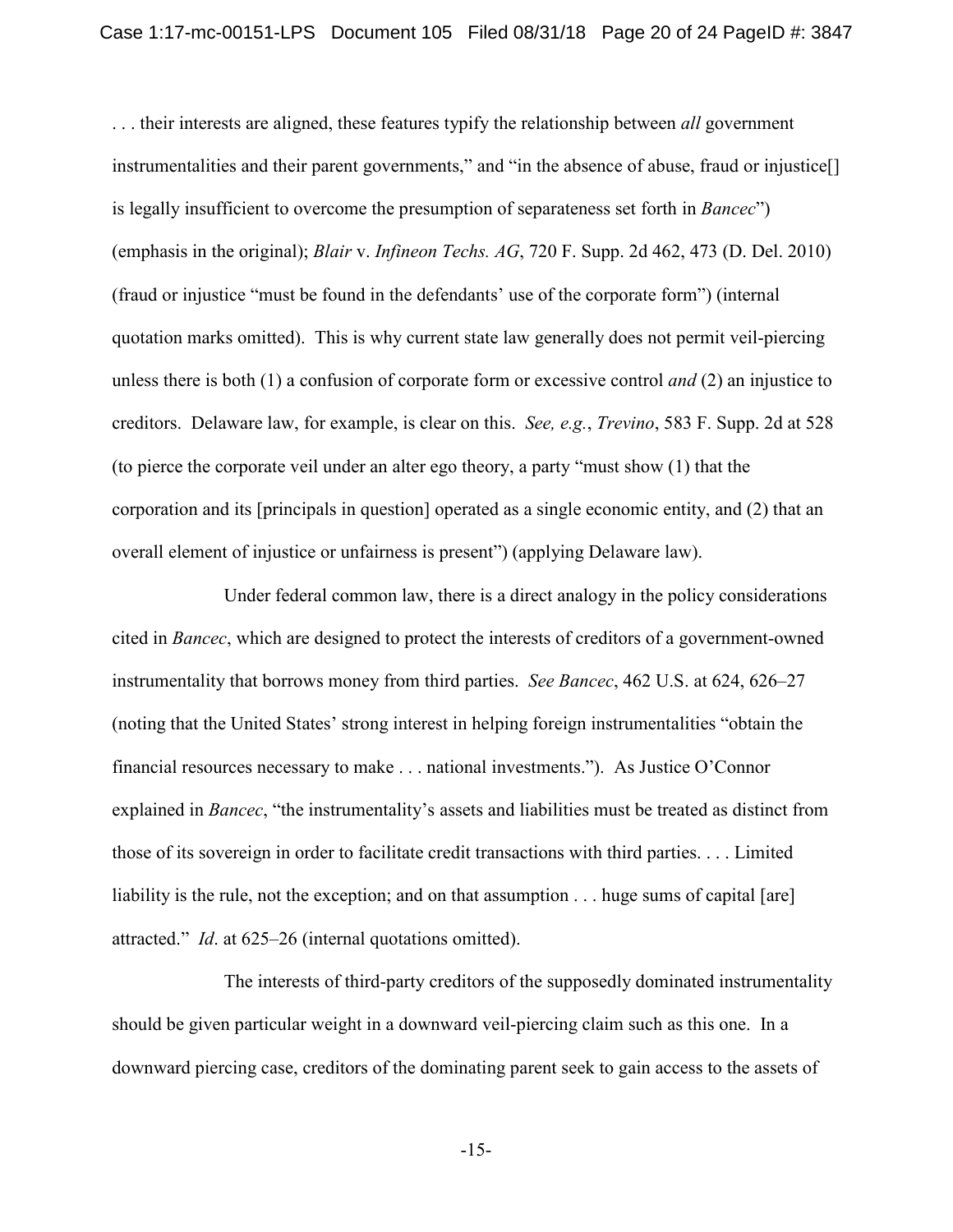the nominally separate subsidiary to satisfy the parent's debts. In the more common upward veil-piercing case, creditors of a subsidiary seek to hold the parent liable for the subsidiary's debts. If a parent has excessively dominated the affairs of that subsidiary, it is "inherently" fair to hold the parent liable for the subsidiary's debts. (D.I. 79, 83 at 23 n.15.) The parent has ignored the veil, creditors of the subsidiary are harmed, and the fair result is to allow the claim directly against the parent.

In a downward piercing case, the facts are opposite. The parent's domination of its subsidiary does not suggest that the subsidiary automatically should be liable for the unrelated debts of the parent. The subsidiary itself may have creditors, who relied on its corporate separateness and deserve the protection of the law. The subsidiary creditors are *helped* by upward veil-piercing (especially where it permits a claim against a sovereign) but *harmed* by downward veil-piercing because they must share their corporate assets with a larger constituency. Thus, permitting downward veil-piercing based on control alone, without consideration of the impact on the subsidiary's creditors, sets up the wrong incentives: the parent (here, Venezuela) is rewarded for abusing the corporate form because the assets of its nominally separate subsidiary will now be available to satisfy the parent's creditors, thereby relieving pressure on the parent. Said differently, Venezuela fairly can be held liable for PDVSA's debts if it controls PDVSA. But, for PDVSA fairly to be held liable for Venezuela's debts under the control prong, PDVSA would have to control Venezuela.

Federal case law is consistent with the view that, to satisfy its obligation under *Bancec* to consider equitable and policy implications, the Court should have considered whether violating PDVSA's separateness would harm PDVSA creditors or undermine the ability of government-owned corporations to borrow money in the future. In *De Letelier* v. *Rep. of Chile*,

-16-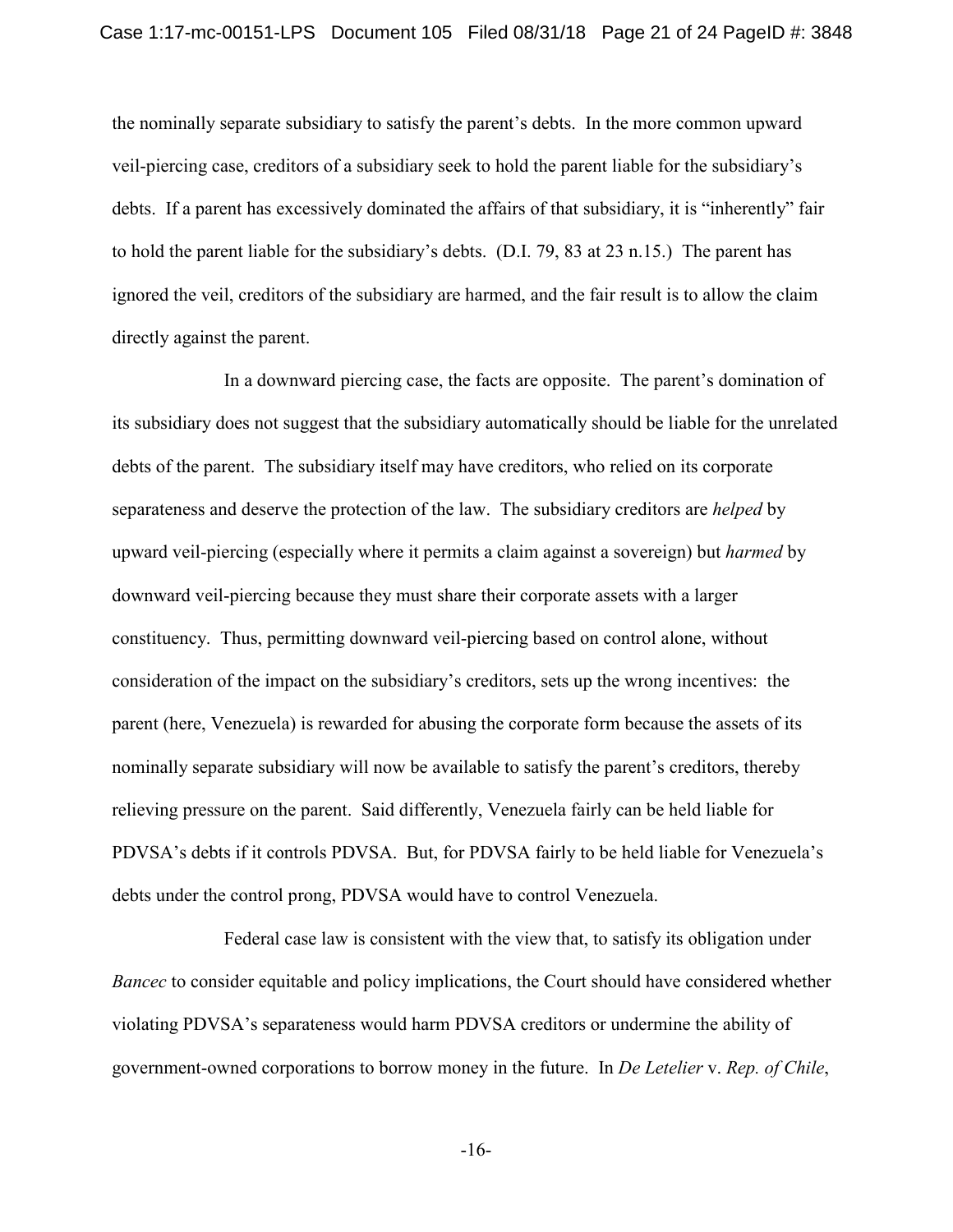for example, the Second Circuit noted that, where a creditor of a sovereign sought to execute against assets of its instrumentality, the interests of the instrumentality's third party creditors had to be considered:

> An injustice might be inflicted on third parties were [the instrumentality's] separate status so easily ignored. . . .[A]buse of corporate form must be clearly demonstrated to justify holding the "subsidiary" liable for the debts of its sovereign "parent," particularly, where, as here, [the instrumentality] has non-party private bank creditors. Concern for these non-party creditors is stronger in this case as the net result will be an out-of-pocket loss to [the instrumentality]. To adopt a rule facilitating an easy piercing of the corporate veil threatens the interests of such unsuspecting third parties.

748 F.2d 790 n.1 (2d Cir. 1984); *see also Arch Trading Corp.* v. *Rep. of Ecuador*, 839 F.3d 193,

201 (2d Cir. 2016) ("Freely ignoring the separate status of government instrumentalities would result in substantial uncertainty for sovereigns and creditors alike.") (internal quotations omitted); *Hercaire Int'l, Inc.* v. *Argentina*, 821 F.2d 559, 564 (11th Cir. 1987) (concluding that a *Bancec* analysis must "account for the policy considerations underlying the recognition of [instrumentalities'] separate juridical existence"). There are cases where courts have emphasized control with little attention to the interests of a subsidiary's creditors; however, most of these cases are inapposite jurisdictional disputes where an alter ego finding would not have affected the relative rights of the subsidiary's third-party creditors. *See*, *e.g.*, *Doe* v. *Holy See*, 557 F.3d 1066, 1069 (9th Cir. 2009) (seeking to upward veil pierce to create jurisdiction over a sovereign); *Walter Fuller Aircraft Sales, Inc.* v. *Rep. of Philippines*, 965 F.2d 1375, 1384 (5th Cir. 1992) (same); *McKesson Corp.* v. *Islamic Rep. of Iran*, 52 F.3d 346, 349 (D.C. Cir. 1995)  $(same).<sup>6</sup>$ 

 $\overline{a}$ 

<sup>6</sup> *EM Ltd.* v. *Banco Cent. de la República Argentina*, 800 F.3d 78 (2d Cir. 2015), relied upon by this Court in its August 9, 2018 ruling, was a special case, because it involved an (ultimately unsuccessful) attempt to pierce the veil of a central bank to satisfy the sovereign parent's debt.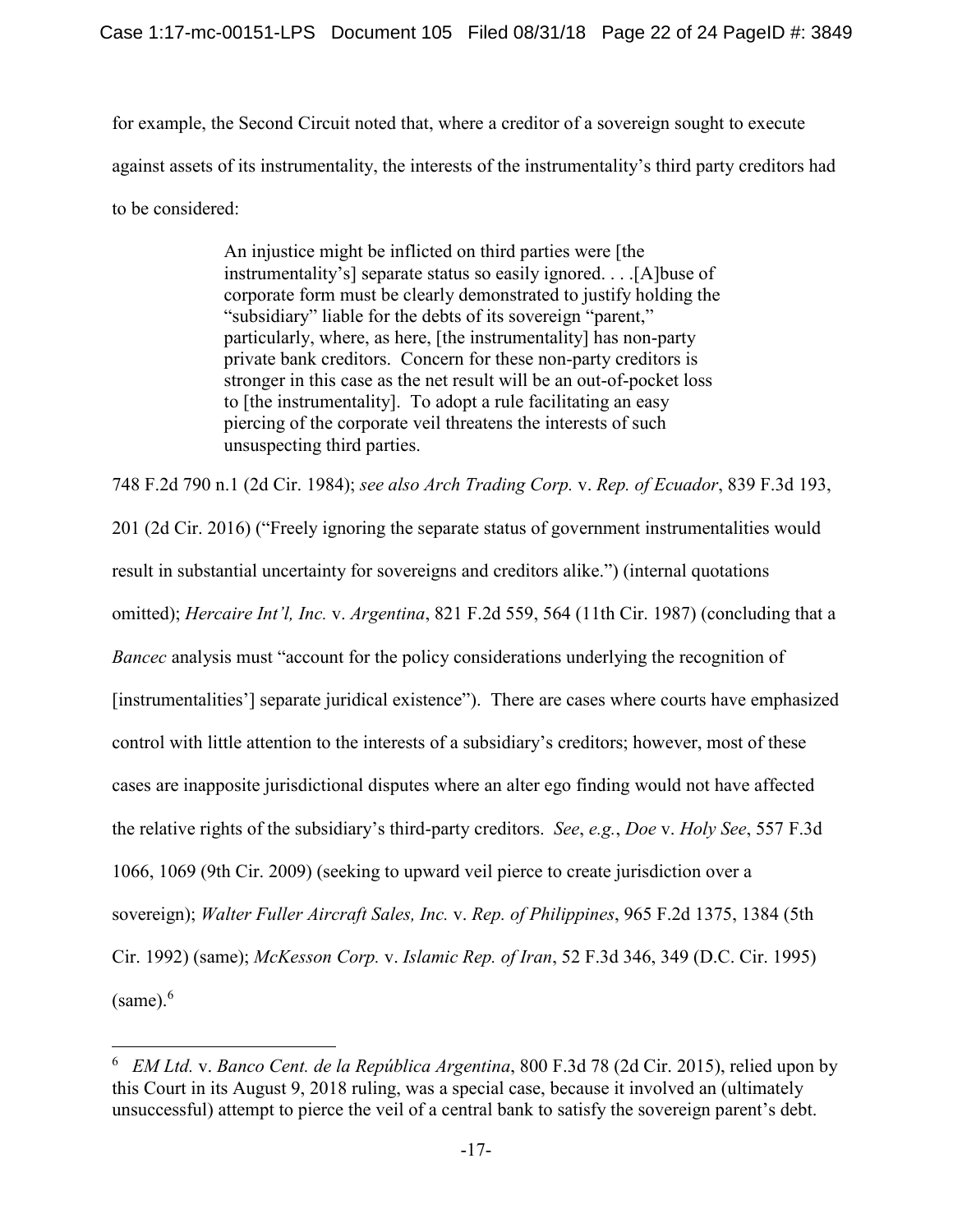When the interests of PDVSA's third-party creditors are taken into account,

Crystallex should not be permitted to execute on the PDVH shares. PDVSA has been an active participant in the capital markets and has massive outstanding obligations: more than \$25 billion in outstanding bonds, none of which are guaranteed by Venezuela. It may be that, in the short term, the PDVH shares are the only assets of PDVSA that are in the United States and available for a U.S. court to seize to pay PDVSA's bondholders. Taking those shares now away from PDVSA's bondholders to pay a debt of Venezuela that is structurally junior deprives the PDVSA bondholders of the priority claim to the value of those shares established at the time PDVSA bonds were issued, reflected in the Citgo/PDVH holding company structure and publicly disclosed to the capital markets. The potential harm to the many pensions, retirement funds and other institutional and individual investors who own PDVSA bonds, as well as the consequences for future capital markets offerings by other state-owned corporations, are critical considerations in a complete *Bancec* analysis.<sup>7</sup>

The Third Circuit's ability to meaningfully weigh in on these important questions should be preserved by granting the requested stay.

1

Central banks do not typically have significant trade creditors or large outstanding long-term debts to private creditors. Moreover, the amount of the attachment at issue in *EM* was a relatively small proportion of the assets of the Argentine central bank ("\$105 million deposited in BCRA's FRBNY account," *id.* at 85, rather than the billions that had been transferred to an "attachment-proof account" in the Bank of International Settlements in Switzerland, *id.* at 96), so that the concerns of any third-party creditors of the bank would have been less prominent than they are here.

<sup>7</sup> In *De Letelier*, the Court held that fairness to the creditors of the Chilean national airline required there be no piercing of the corporate veil notwithstanding the district court's finding of egregious abuse of the corporate form. 748 F.2d at 794–95.